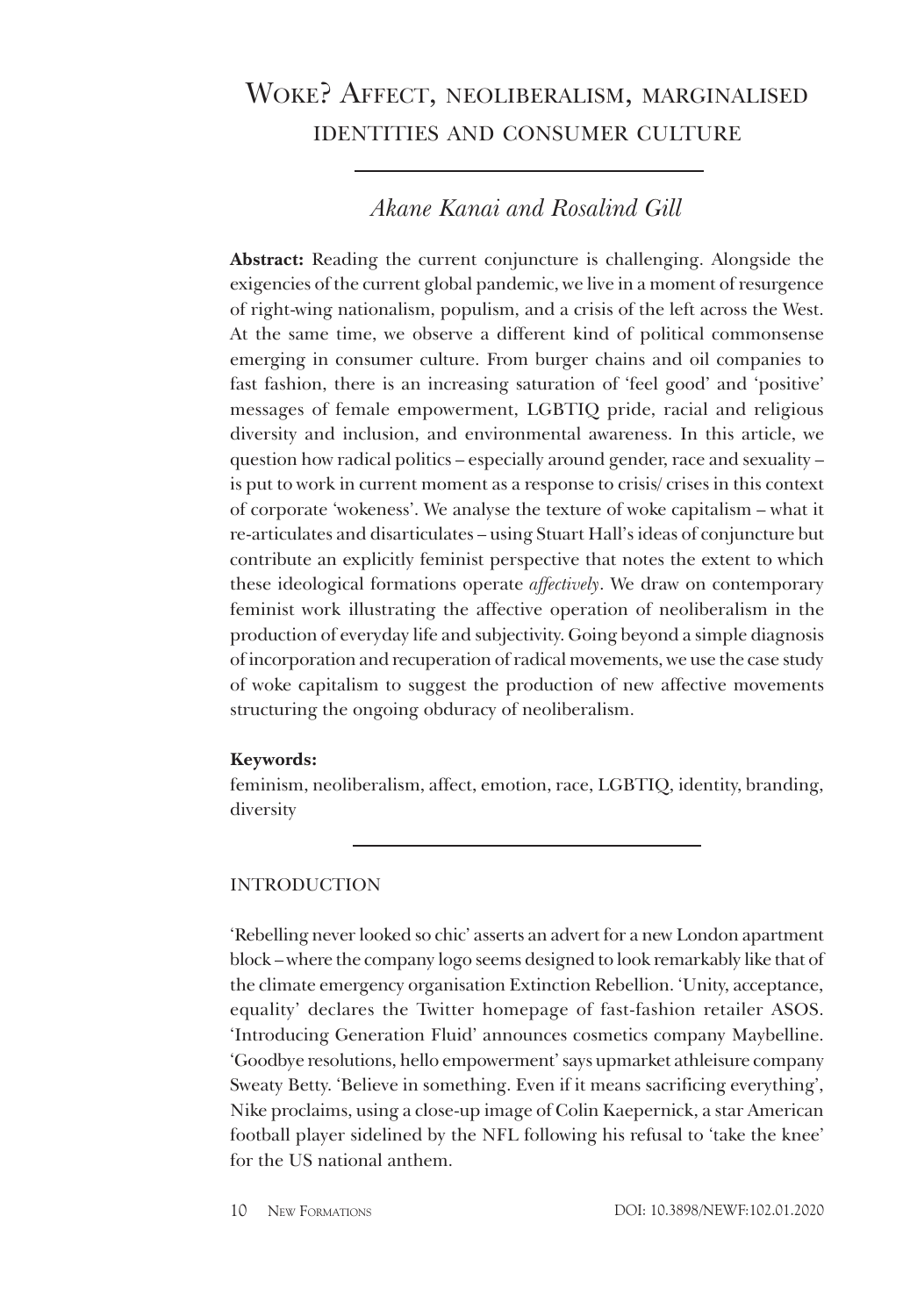The current conjuncture is complex – the more so as we struggle to think through the effects of a global pandemic on existing tensions and inequalities. This is a moment in which we witness the rise in right wing nationalism, 'authoritarian neoliberalism', and populism.1 Yet at the same time, we see a corporate environment saturated by messages of rebellion and the apparent championing of identity politics in what is increasingly termed 'woke-washing' or 'woke capitalism'.2 Spanning activewear that champions 'female power', to banks that roll out glitter-covered 'GayTMs' (Gay ATMS /cash machines) at pride festivals, we observe movements where feminism, queer pride and antiracism are curiously associated with desirable trends and the circulation of normative affective orientations towards capitalism. Of course, this trend is not new – corporate actors have long been adept at 'turning rebellion into money', as the British punk band The Clash put it. However, we suggest that we are living in a moment in which these tendencies are dramatically intensifying and, moreover, are connected to the psychologisation and affective work of neoliberalism. In the current conjuncture oil companies claim to be eco-activists, burger chains champion their vegan credentials and products from deodorant to vodka sell the promise of female empowerment or queer pride. Feeling 'good' – figured as happy, confident, grateful, free – is increasingly connected to previously marginalised identities and oppositional causes. Youthful consumers are called on to be 'defiant', to 'break the rules', and to create their own apparently entirely individual and personal norms and values e.g. 'My Beauty, My Say' (Dove) or 'Forget foundation, choose confidence' (Chanel). For Roopali Mukherjee and Sarah Banet-Weiser, 'social action…may be shifting shape into a marketable commodity'.<sup>3</sup> What are the conditions that have allowed this to occur? Why have marginalised identities become subjects of value? What does this apparent corporate 'wokeness' do?

Can we understand this seeming embrace of left-wing identity politics as simply incorporation, recuperation, commodification – or something slightly different? In this article, we use the case study of corporate 'wokeness' in order to highlight patterns in this current conjuncture and begin to address the questions above. While there are many elements to this corporate investment in the social 'good', including the establishment of corporate charities, donations, product lines, and even centres of research, our focus is on *representations* rather than other features of 'woke' corporate culture.<sup>4</sup> We are particularly interested in contemporary advertising. Here, we use 'woke' to signify *the corporate extraction of value from the struggles for recognition led by historically oppressed populations*. In our use of 'woke', we do not wish to undermine its original antiracist and activist sense from its African-Americam etymology. Rather, we wish to highlight its contested nature in the current conjuncture, in which it appears that advertising agencies – dominated by highly paid white men – have suddenly somehow reinvented themselves as advocates of feminism, anti-racism, LGBTIQ rights, 'conscious' fashion, and

1. Cemal Burak Tansel, 'Authoritarian Neoliberalism: Towards a New Research Agenda', in C. B. Tansel (ed), *States of Discipline: Authoritarian neoliberalism and the contested reproduction of capitalist order*, London, Rowman & Littlefield, 2017, pp1-28. (Hereafter *Authoritarian Neoliberalism*).

2. Francesca Sobande, 'Woke-washing: intersectional femvertising and branding "woke" bravery', *European Journal of Marketing*, Vol 54, 11, 2019. (Hereafter *Wokewashing).*

3. Roopali Mukherjee, & Sarah Banet-Weiser (eds.), *Commodity activism: Cultural resistance in neoliberal times*. NYU Press, 2012, p2. (Hereafter *Commodity Activism*). Lee Edwards, *Understanding Public Relations: Theory, Culture and Society,*  London, Sage, 2019.

4. Kim Allen and Anna Bull, 'Following Policy: A Network Ethnography of the UK Character Education Policy Community', *Sociologial Research Online,* 23,2, 2018, pp438-458.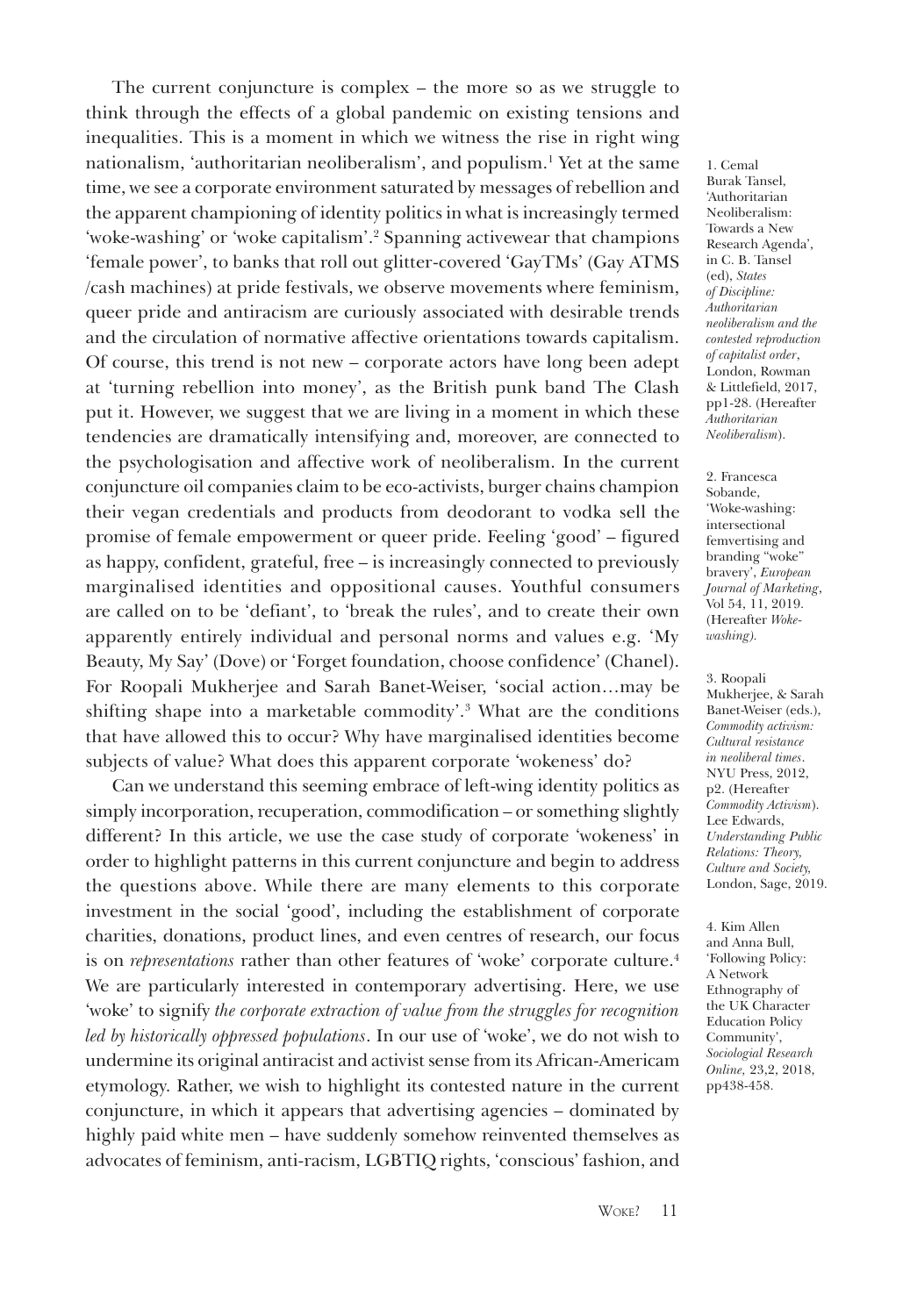5. Sean Nixon, *Advertising Cultures,*  Sage, London, 2004.

6. John Clarke, 'A sense of loss? Unsettled attachments in the current conjuncture', *New Formations*, 96-97, 2019, pp132- 146. (Hereafter *A Sense of Loss*).

7. Larry Grossberg, 'Cultural studies in search of a method, or Looking for conjunctural analysis', *New Formations*, 96-7, 2019, pp38-68, p59. (Hereafter *Cultural studies in search of a method*)*.*

8. Rosalind Gill and Akane Kanai, 'Mediating neoliberal capitalism: affect, subjectivity and inequality', *Journal of Communication*, 68, 2, 2018, pp318–326. (Hereafter *Mediating Neoliberal Capitalism*). Rosalind Gill and Shani Orgad, 'Confidence Culture and the Remaking of Feminism', *New Formations*, 91, 2017, pp16-34. (Hereafter *Confidence culture*). Christina Scharff, 'The psychic life of neoliberalism: Mapping the contours of entrepreneurial subjectivity', *Theory, Culture & Society,* 33, 2016, pp107-122. Hereafter (*Psychic life of neoliberalism)*.

#### 9. Margaret Wetherell, *Affect and emotion: A new social*

*science understanding,* London, Sage, 2012. (Hereafter *Affect and emotion*).

10. Stuart Hall, *The Hard Road to Renewal: Thatcherism* 

the promotion of plant-based diets.<sup>5</sup> We examine how a veneer of radical politics, especially around gender, race and sexuality – is put to work through woke capitalism in the current moment as a response to capitalist crisis or perhaps – as John Clarke has argued, erupting as a result of multiple crises, across relatively autonomous sites.6 This is particularly potent as corporate wokeness materialises in a broader political context marked – seemingly paradoxically – by right wing nationalism, increasing racism, Islamophobia and anti-Semitism, as well as the heightened visibility of misogyny and homophobia. To make sense of this using conjunctural analysis is, as Larry Grossberg reminds us, to tell 'better stories', where 'better is measured by both the willingness to grapple with empirical complexities, and the ability to open up possible ways of moving forward to a more humane world'.7

The paper is situated within a feminist cultural studies tradition and is focused on contemporary consumer culture in largely Anglo-American contexts. Besides offering an exploration of corporate wokeness the paper has two main aims. First it seeks to contribute to an ongoing body of research that critically interrogates neoliberalism as a psychic and affective phenomenon as well as a political and economic one.8 Secondly it aims to bring a psychosocial – and specifically affective-discursive<sup>9</sup>– approach to conjunctural analysis, arguing that accounts of affect, feelings or emotions are under-explored in this body of work- though the tribute to Stuart Hall of which this forms a part is exceptional in this respect.

The paper is divided into four substantive sections. In the first we outline our understanding of conjunctural analysis tracing its development from Gramsci, through Hall and others, and explain our attempt to contribute an affective-discursive sensibility to this style of analysis. Next, we offer an account of contemporary neoliberalism that stresses its psychic and affective life- its move ever deeper into subjectivity and feelings and show how this trend is intimately connected to media. Thirdly we offer a tentative reading of corporate wokeness, discussing some of the theoretical resources that have been used for analysing it previously and outlining its contours and dynamics. Fourthly, we suggest that woke capitalism recasts marginalised populations as value adds, reconfiguring oppression in terms of aspiration in ways that are increasingly crucial to the ongoing maintenance of neoliberal common sense. This 'condensation', to use Hall's term, of social justice and capital not only suggests the ever-growing territorialisation of social value by economic value.10 It also reveals the contradictory mediated status of marginalised and non-normative people in the current moment, as they are superficially aligned with capital through the operation of woke capitalism in the context of highly divided and increasingly unequal social formations. Through our affective-discursive analysis, we seek to complicate unidirectional accounts of the current conjuncture, raising further questions in relation to the affectivediscursive relation between woke capitalism and the reinvigoration of rightwing nationalist politics.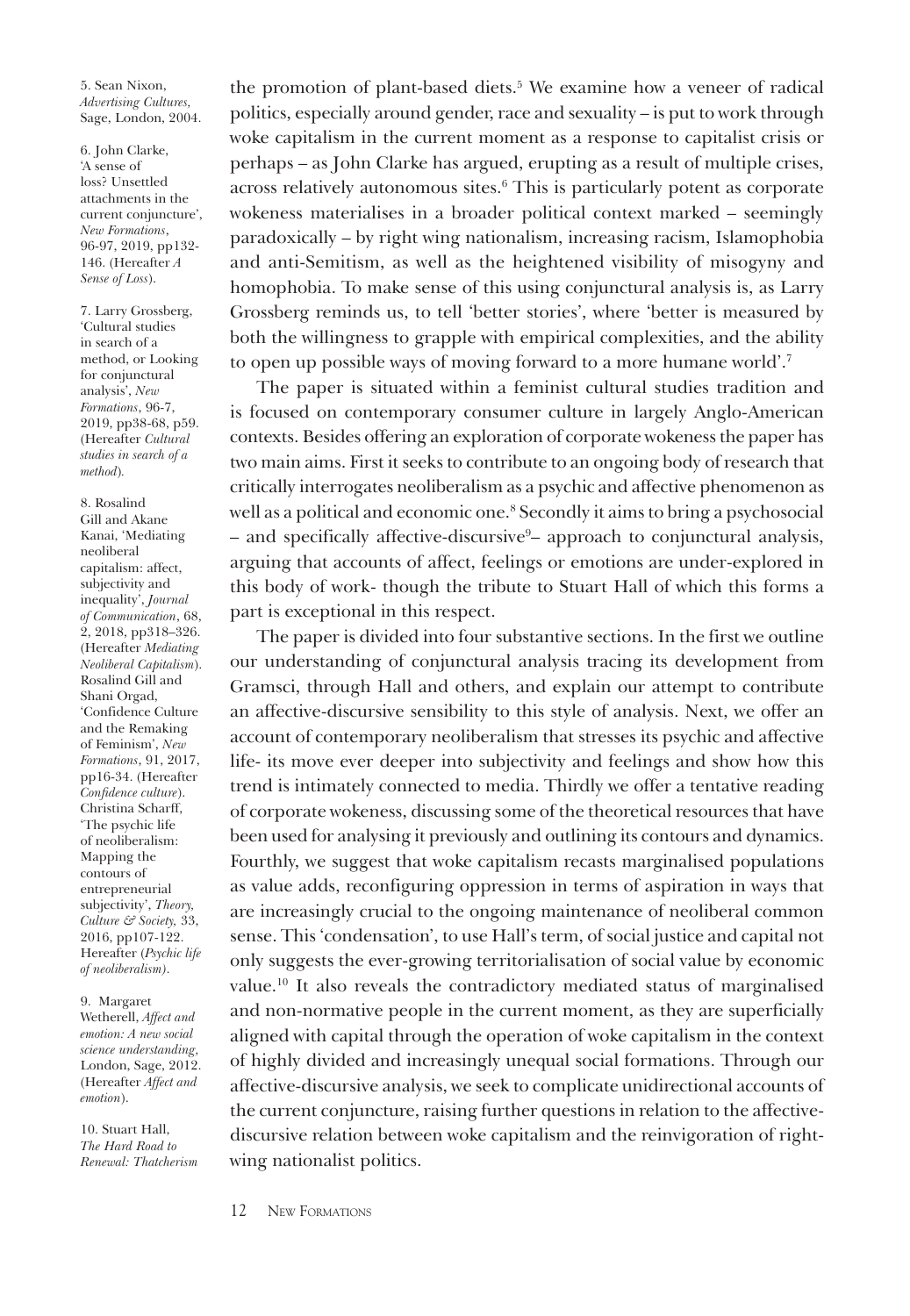### CRISIS AND CONSENT: APPLYING A CONJUNCTURAL ANALYSIS

The notion of conjuncture was developed from Antonio Gramsci's work and his attempts to describe the specificity of economic, political and cultural forces at a given moment. Gramsci's understanding was broad and sought actively to hold space for *contradictory* dynamics and relations – recognising both long-term unfolding power relations but also smaller and more spatially and temporally specific struggles and contestation.<sup>11</sup> The Centre for Contemporary Cultural Studies in Birmingham (CCCS) was pivotal in taking up this notion and developing it. While, as Stuart Hall noted, we 'can't pluck this "Sardinian" from his specific and unique political formation' and 'beam him down', expecting him to 'solve our problems for us' his ideas were nevertheless central to the development of a style of analysis that came to shape cultural studies as an approach to scholarship.<sup>12</sup> Jo Littler argues that conjunctural analysis means:

understanding the particular power dynamics and character of a particular moment. What is specific about the moment we inhabit? What commonsense understandings, what economic decisions, power dynamics, what vested interests and collaborative terrains work to shape its contours? What does this constellation of forces look like? How are these power configurations different from before?<sup>13</sup>

At least three bodies of work exemplify this conjunctural approach. First, the book project *Policing the Crisis* which took the moral panic over 'mugging' and examined it as a complex cultural and political phenomenon shaped by shifting right wing norms, processes of racialisation, a changing class landscape, growing consumerism and a media that storied violent crime in highly particular ways.<sup>14</sup> As Littler argues, among the significant features of this groundbreaking analysis are both its interdisciplinarity – bringing together criminology, social policy, media studies, analyses of race and class – and its collaborative nature. A second example might be seen in two feminist books that also came out of the CCCS – *Women Take Issue* and *Off Centre: Feminism and Cultural Studies*. 15 While less focused on a singular topic, both collaborative and interdisciplinary collections are striking in generating novel analysis of gender, race and class formations and cultural texts at the time. *Women Take Issue* took as its argumentative targets both the wider cultural landscape *and* the gender-blindness of existing cultural studies analyses. Here Angela McRobbie's critique of 'subcultures' research 16 that centred exclusively on men and boys' activities was important, as well as Janice Winship's attempt to apply an ideological analysis to a popular woman's magazine.17 Off Centre continued these problematics- systematically enlarging culture as a 'site' and interrogating its striation by power– and it also contributed a distinctive take on the emerging 'enterprise culture' of the time, as neoliberalism moved from

*and the Crisis of the Left*, London, Verso, 1988. (Hereafter *The Hard Road to Renewal*).

11. Jeremy Gilbert, 'This Conjuncture: For Stuart Hall.' *New Formations*, 96/7, 2019, pp 5-37. (Hereafter *This Conjuncture*)*.* 

12. https://www. versobooks.com/ blogs/2448-stuart[hall-gramsci-and-us](https://www.versobooks.com/blogs/2448-stuart-hall-gramsci-and-us)

13. Jo Littler, Cultural studies and consumer culture' in D. Shaw, A. Chatzidakis andM. Carrington (eds) *Ethics and morality in Consumer Culture: Interdisciplinary Perspectives*, Routledge, New York, 2016, p6

14. Stuart Hall, Chas Critcher, Tony Jefferson, John Clarke and Brian Roberts, *Policing the Crisis*, London, Macmillan, 1978.

15. Centre for Contemporary Cultural Studies (CCCS), *Women Take Issue: Aspects of Women's Subordination*, London, Routledge, 2006; Sarah Franklin, *Off-Centre: Feminism and Cultural Studies*, London, Routledge, 1991.

16. Angela McRobbie, 'Settling Accounts with Subculture: A Feminist Critique', in *Feminism and Youth Culture: From 'Jackie' to 'Just Seventeen'*, London, Macmillan Education UK, 1991, pp16-34.

17. Janice Winship, *Inside Women's*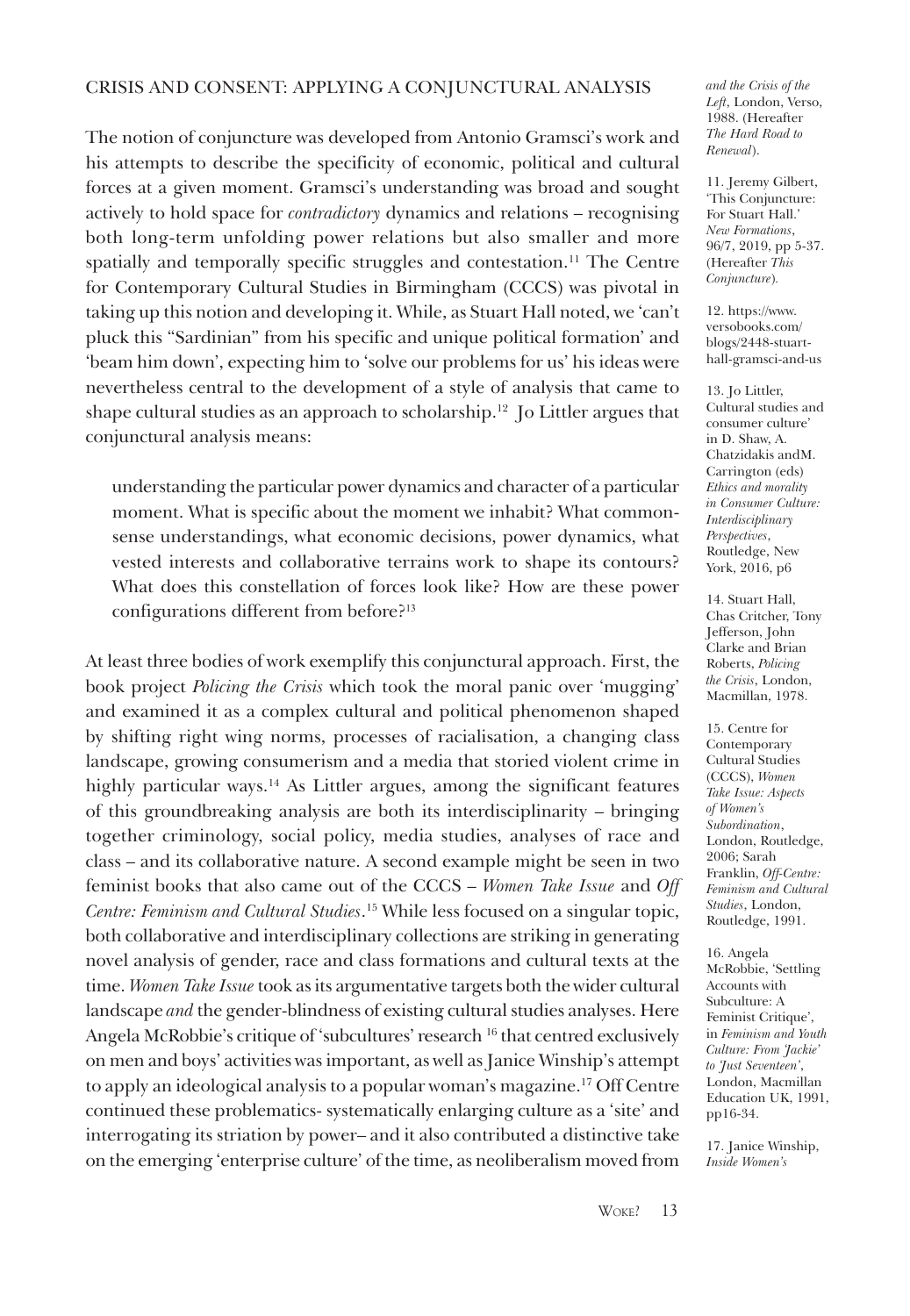*Magazines*, New York, Unwin Hyman, 1987.

18. Tracey Jensen, *Parenting the Crisis*: *The Cultural Politics of Parent Blame*, Bristol, Policy Press, 2018, p12.

19. Jamie Hakim, *Work That Body: Male Bodies in Digital Culture,*  London, Rowman & Littlefield, 2019.

20. Stuart Hall*, Selected Political Writings: The Great Moving Right Show and other essays*, (eds) Sally Davison and David Featherstone, London, Lawrence and Wishart, 2017.

economic boardrooms and policy texts into everyday life and culture. More recently, Tracey Jensen's *Parenting the Crisis* tracks 'the cultural landscape in which figures of family crisis are orchestrated, editorialised, animated and circulated',18 and Jamie Hakim offers a conjunctural analysis of changing mediations of the male body and their relationship to neoliberalism.19

Perhaps the most well-known conjunctural analysis is Stuart Hall's critique of the 'Great Moving Right Show' and the Thatcherite project in the UK in the 1980s.20 This work engages with crisis as a terrain through which a new social settlement may be won. Characterised by the synchronisation of global capitalist recession and a crisis of capital accumulation in Britain, the Thatcherite project aimed to disarticulate and neutralise the revelation of longstanding structural contradictions in the global operation of capitalism. Exceeding a narrowly economic focus on Thatcher's policies, Hall's analysis of Thatcherism as persistent, incessant and ongoing efforts on the terrain of subjectivity to win individuals to a new social project, continues to provide rich ways of interrogating current capitalist contradictions. Hall is particularly emphatic in observing the new right's strategies were *formative* rather than defensive, disarticulating existing elements and reconstituting them into a new polarising logic as a response to crisis.

Hall suggests such disarticulation was affected through discursively reconstituting the 'people versus power' antagonism into one of 'people against the state and social democracy' – a notion that still has resonance today in thinking about right wing forms of populism. Collected at the negative pole, Hall argues, were statism, bureaucracy, and the 'creeping collectivism' associated with the postwar consensus, whilst Victorian values, initiative, entrepreneurialism, freedom and 'the people' were condensed at the positive pole (*Hard Road to Renewal,* p142). Following Laclau, Hall positions ideologies as a 'practical material force' operating via multiple discourses connected or 'condensed' at particular points. At these points of condensation, these discourses hail concrete individuals into a social imaginary. The Thatcherist strategy of 'authoritarian populism' condensed a number of moral, philosophical and social questions in such a way as to effect the displacement of political and economic questions of social management as 'moral absolutes' (p143). Accordingly, a new common sense was established through the recruitment and re-ordering of subjectivities demanded by this reconfiguration of state-society relations.

We argue that an effective conjunctural analysis demands engagement with the articulation and disarticulation of valued subjectivities as a means of understanding the management, change, and intervention effected through neoliberalism(s). We suggest that this analysis is also useful in its engagement with the desires, fears, and fantasies that were so significant in generating consent, producing a means of analysing the conjuncture through an affective analysis. According to Hall, despite widespread claims of economic improvement, no one seriously believed that Great Britain was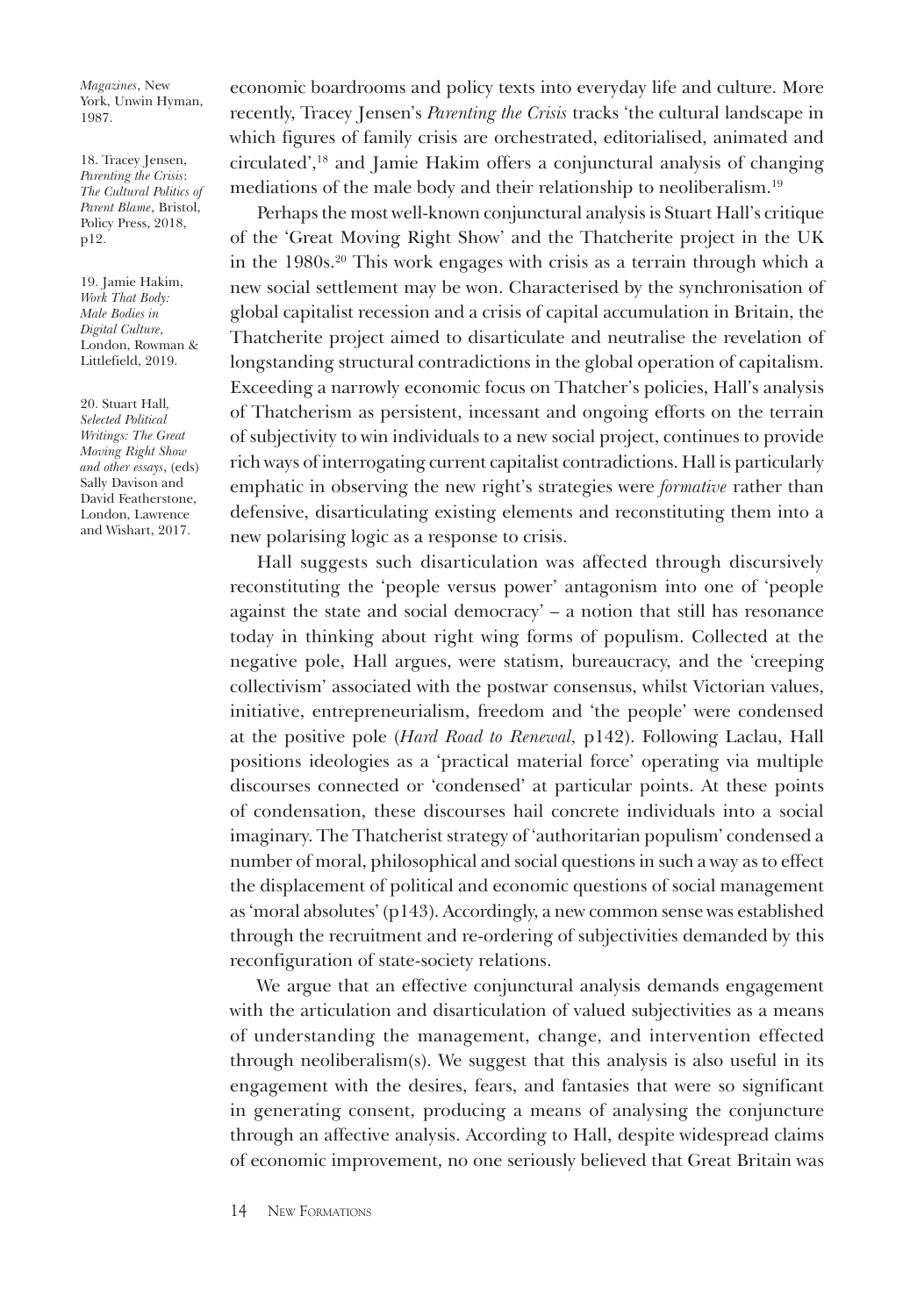suddenly a booming economy. Rather, Thatcherism spoke to the 'fears, the anxieties of a lost people… it invites us to think about politics in images. It addresses our collective fantasies' (p169). These included the mobilising of national pride around values of austerity ('you can't pay yourself more than you earn'), imperial nostalgia for the extraction of profit through colonised labour, and hostility towards the 'enemy within' (trade unionists and 'alien black elements') (p44).

Here, we pull Hall's emphasis on the construction of subjectivities through discursive condensations into conversation with contemporary feminist media scholarship that considers the affective disciplinary and promissory modes of neoliberal capitalism. We suggest that in understanding the current post-Fordist, neoliberal settlement as the sum of ongoing persistent efforts and strategies, a biopolitical assemblage in which bodies are sorted, used, and optimised,21 it is important to highlight the centrality of both *media culture and affect* in governmentality and the way it unevenly shapes how populations are implicated within neoliberalism.

Hall's emphasis on the strategies through which concrete social subjects are hailed indicates to us that much of the work of synthesising neoliberalism's contradictory elements must be done by subjects via affective attachments to particular identities – yet this attention to the *affective dimensions of ideology* was under-developed in this work. Hall argued insightfully that authoritarian populism was not an alien force imposed on the masses, but rather sought to make itself 'part of "us"' (*Hard Road to Renewal*, p6). He described it as a hegemonic project that sought to sever people's connections with existing discourses and points of identification and re-articulate them to new subject positions such as 'responsible home-owner', 'concerned patriot' and 'selfreliant family'. Through this process of articulating discontent through a novel set of discourses and subjects, authoritarian populism remade common-sense through the construction of new subjectivities. Hall's work offered a compelling account of ideology, an analysis of 'the work of politics' and an appreciation of the dynamic nature of subjectivity. But he did not give specific attention to how this process of disarticulation-rearticulation worked in psychosocial terms, instead presenting an account mirroring a broader Marxian focus on 'interests'. It has been work that builds on his which explores the affective dimensions of ideology, along with questions about why some new constructions, some subject positions disappear without a trace, while others take hold in the public imagination. We suggest that an affective-discursive approach can help to address these questions with greater specificity in the current context of 'emotional capitalism', while maintaining the broad framework of Hall's analysis.<sup>22</sup>

The notion of an affective-discursive approach has been most fully developed by Margaret Wetherell in her systematic re-reading and rearticulation of affect theory through the lens of a discourse analyst. Frustrated by the often-vague articulation of affect theory, Wetherell is particularly critical

21. Aihwa Ong, *Neoliberalism as exception: Mutations in citizenship and sovereignty*, Durham, Duke University Press, 2017, p3. (Hereafter *Neoliberalism as exception*).

22. Eva Illouz, *Cold Intimacies: the Making of Emotional Capitalism*, Cambridge, Polity Press, 2007.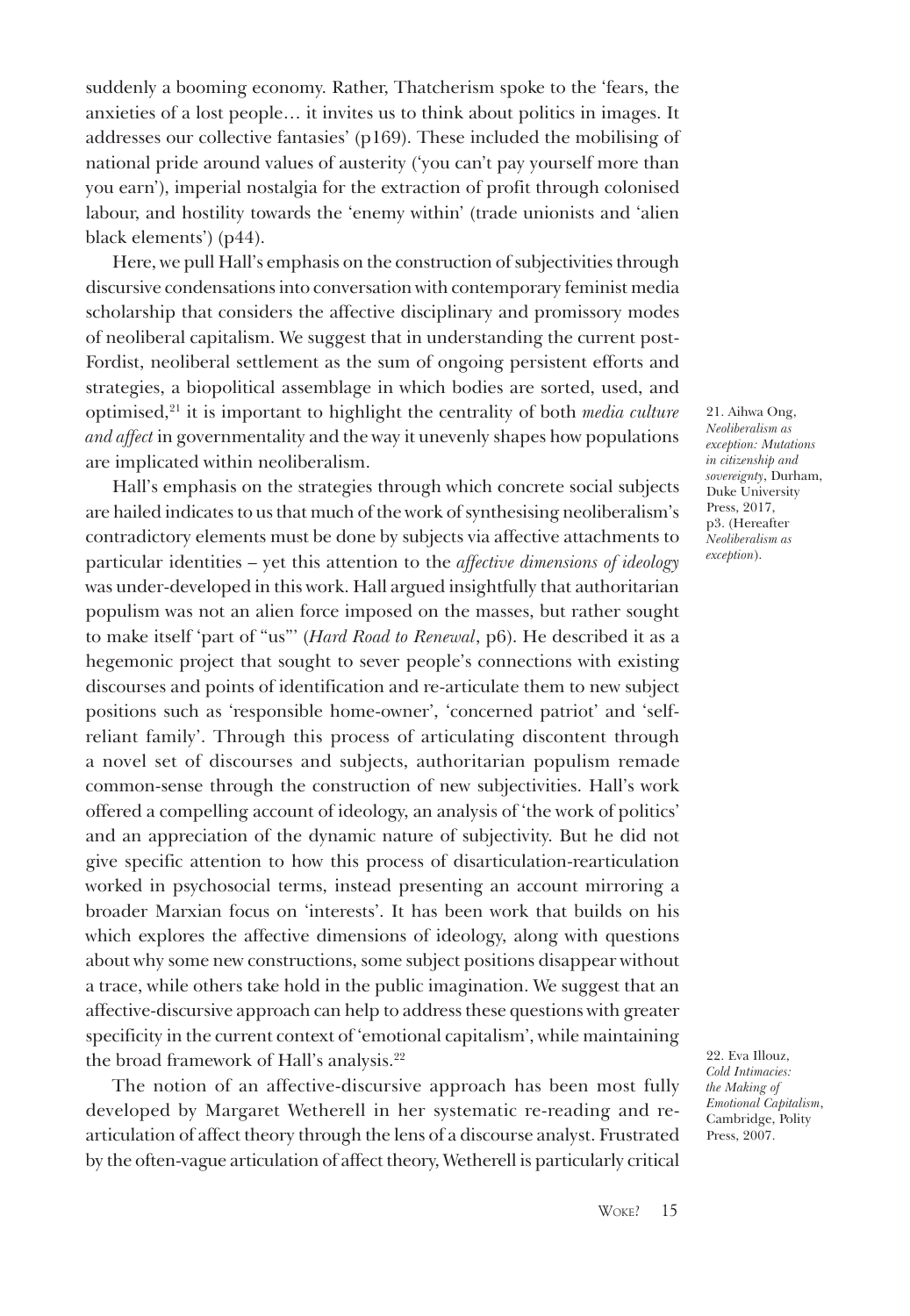23. Margaret Wetherell, *Affect and Emotion: A New Social Science Understanding*, Sage, London, 2012, hereafter, *Affect and Emotion, p59;*  Margaret Wetherell, 'The future of affect theory: An interview with Margaret Wetherell'. *Theory, Culture & Society*, 2014. https://www. [theoryculturesociety.](https://www.theoryculturesociety.org/blog/the-future-of-affect-theory-an-interview-with-margaret-wetherell) org/the-future-ofaffect-theory-aninterview-withmargaret-wetherall/

24. Stuart Hall 'Minimal Selves', in Lisa Appignanesi (ed), *The Real Me: Postmodernism and the question of identity*. London, The Institute of Contemporary Arts, 1987, pp 44-46.

25. Clare Hemmings, 'Invoking affect: Cultural theory and the ontological turn'. *Cultural Studies*, 19,5, 2005, pp548-567, p551. See also Margaret Wetherell's critique of Eve Sedgwick in *Affect and Emotion.* 

26. Michael Hardt, *Multitude: War and Democracy in the Age of Empire,* New York, Penguin Books, 2005.

27. Sara Ahmed, *the Cultural Politics of Emotion*, Edinburgh, Edinburgh University Press, 2004. (Hereafter *Cultural Politics of Emotion*)*.*

28. Imogen Tyler, 'Chav mum chav scum', *Feminist Media Studies,* 8, 1, 2008, 17-34.

of the notion of affect as a 'pre-personal' and extra-discursive force hitting and shaping bodies.23 Arguing that affect and semiosis are inextricably entangled, Wetherell is concerned to hold onto notions of the subject (similar to Hall in 'Minimal Selves'24) for reasons of effectively grappling with social formations of power. Wetherell identifies three key qualities or elements of affect that should be considered in this form of enquiry. These are: affect as socially mediated, affect as patterned, and affect as implicated in the operations of power. First affective activity is considered dynamic, flowing through and alongside social action, but, crucially, in ways that stress the importance of relationality and interconnection. Secondly, Wetherell argues that affects are patterned and should be studied in ways that apprehend this – rather than being seen only as random 'moods' or 'intensities.' She argues that affect is:

practical, communicative and organised. In affective practice, bits of the body … get patterned together with feelings and thoughts, interaction patterns and relationships, narratives and interpretative repertoires, social relations, personal histories, and ways of life (*Affect and Emotion,* pp13-14).

Thirdly, and most importantly for our analysis here, she argues that 'power works through affect, and affect emerges in power' (p16). This view is an important corrective to non-representational theories of affect that stress affect for the possibility of ruptures and 'lines of flight'. As Clare Hemmings has argued in an important critique, affect 'often emerges as a rhetorical device whose ultimate goal is to persuade 'paranoid theorists' into a more productive frame of mind'.25 By contrast, rather than seeing affect as 'biopower from below'26 that evades, resists and exceeds control, we are interested in using an affective-discursive approach to enrich an understanding of how power works. Sara Ahmed's work on 'affective economies'<sup>27</sup> where certain types of capital come to be linked with particular emotional displays offers a brilliant example of this, as does Imogen Tyler's analysis of the way in which affects like disgust and contempt are mobilised in processes of abjecting particular social groups.28 We are interested in how passions like desire, rage or shame are bound up with subjecthood and how they become mobilised for political purposes.29 Our argument is that an affective-discursive approach has much to offer conjunctural analysis through its attention to the place of feeling in relation to subjectivity – see also Clarke's nuanced account of the multiple senses of loss involved in the Brexit vote, and Larry Grossberg's attention to affective economies and landscapes. We develop this argument below (*This Conjuncture*).

#### THE PSYCHIC AND AFFECTIVE LIFE OF NEOLIBERALISM

Is the current conjuncture new? Is this moment distinctive or simply a continuation of *The Great Moving Right Show*? On the one hand we see the return of the right in multiple movements across the West: the Brexit vote in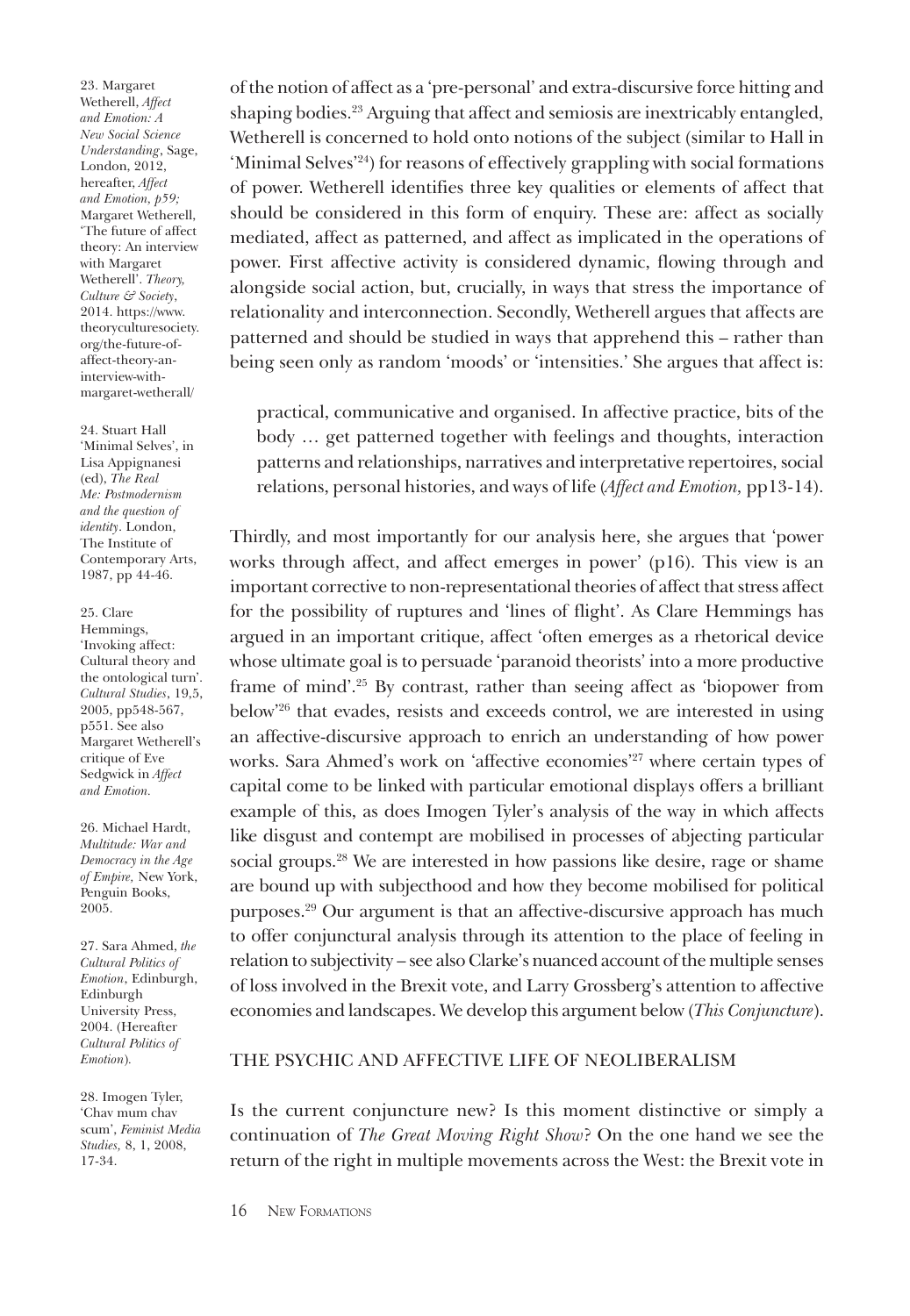the UK and 2019 election of Boris Johnson's government; the 2018 election of far-right wing president Jair Bolsonaro in Brazil; in the Hungarian crackdown on 'elitist' gender studies in universities;<sup>30</sup> and in anti-refugee rhetoric and increased Islamophobia. Right wing populists such as Donald Trump champion a return to nativist principles through the imposition of tariffs on imports and a nationalist 'America First' policy. Yet there are also counter-movements evident in the resurgence of Black Lives Matter, in the large numbers of young people joining the Labour party to support Jeremy Corbyn as well as in the Women's Strike, feminism for the 99 per cent, and Extinction Rebellion.

We note we began this article prior to the pandemic, and the global crisis of COVID-19 has both altered the terrain of politics as well as maintaining and amplifying elements of the status quo. We had observed that despite war, climate emergencies and global financial crisis, neoliberal logics have not been displaced as a hegemonic form of governing sociality. COVID-19 seems, in some respects, to have contested the hegemony of austerity politics in the West, with the UK, Australian and Canadian governments spending historic amounts on welfare in light of the widespread slowing of face-to-face economic activities. And yet this crisis has also continued to demonstrate the neoliberal management of subjects in ways that 'discipline and marginalise oppositional social forces' (*Authoritarian Neoliberalism,* p2).

Neoliberalism is an interventionist mode of governing, unevenly optimising and harnessing populations as 'living resources', creating new forms of transnational entitlement based on measures of human capital (*Neoliberalism as exception,* p3). We observe clear judgments of whose bodies have been identified as 'dispensable' and whose generate value in decisions on who is afforded the protection of isolation or 'shielding', what activities are to be continued, who may receive government payments and for what. For example, in Australia, vital 'Jobkeeper' welfare payments have excluded temporary residents and workers on casual contracts as recipients, while the new 'Homebuilder' scheme offers grants to property owners conducting renovations costing a minimum of \$150,000. In the UK the pandemic has exacerbated inequalities of class, poverty, housing, age, and race and ethnicity highlighting 'the true scale of the social pathology underlying Britain's crisis'.31

In the current conjuncture under a global pandemic, then, there continues to be a highlighting of and investment in particular subjectivities as aligned with the goals of prosperous nation-states. This signals clear resonances with Hall's analysis of authoritarian populism in the Thatcher era in which economic health was rearticulated in terms of desirable and abject personal attributes. In calls to Victorian values and the demonstration of 'character', an economic and social project was articulated on the plane of subjectivity. Yet we suggest a key difference in the *extent* to which neoliberal ideas have now hegemonically insinuated themselves into 'the nooks and crannies of 29. See also Engin Isin, 'Acts, affects, calls', *OpenDemocracy*. 2014. Available at: https://www. [opendemocracy.net/](https://www.opendemocracy.net/en/can-europe-make-it/acts-affects-calls/) can-europe-make-it/ engin-isin/actsaffects-calls

30. Anna Zsubori, 'Gender studies banned at university – the Hungarian government's latest attack on equality'. *The Conversation*  [Oct 9, 2018: https://](https://theconversation.com/gender-studies-banned-at-university-the-hungarian-governments-latest-attack-on-equality-103150) theconversation. com/genderstudies-bannedat-universitythe-hungariangovernmentslatest-attack-onequality-103150

31. Richard Horton,' Covid-19 has exposed the reality of Britain: poverty, insecurity and inequality', The Guardian September 8 2020 https://www. theguardian.com/ [commentisfree/2020/](https://www.theguardian.com/commentisfree/2020/sep/08/covid-19-britain-poverty-insecurity-inequality-fairer-society) sep/08/covid-19 britain-povertyinsecurity-inequalityfairer-society

32. Jo Littler, *Against Meritocracy: Culture, power and myths of mobility,* London, Routledge, 2017, p2. (Hereafter *Against meritocracy).*

33. Graeme Turner, 'The mass production of celebrity: "Celetoids", reality TV and the "demotic turn"', *International Journal of Cultural Studies,* 9,2, 2006, pp153-165, p154.

34. Jo Littler and Nick Couldry, 'Work, Power and Performance: Analysing the 'reality' game of The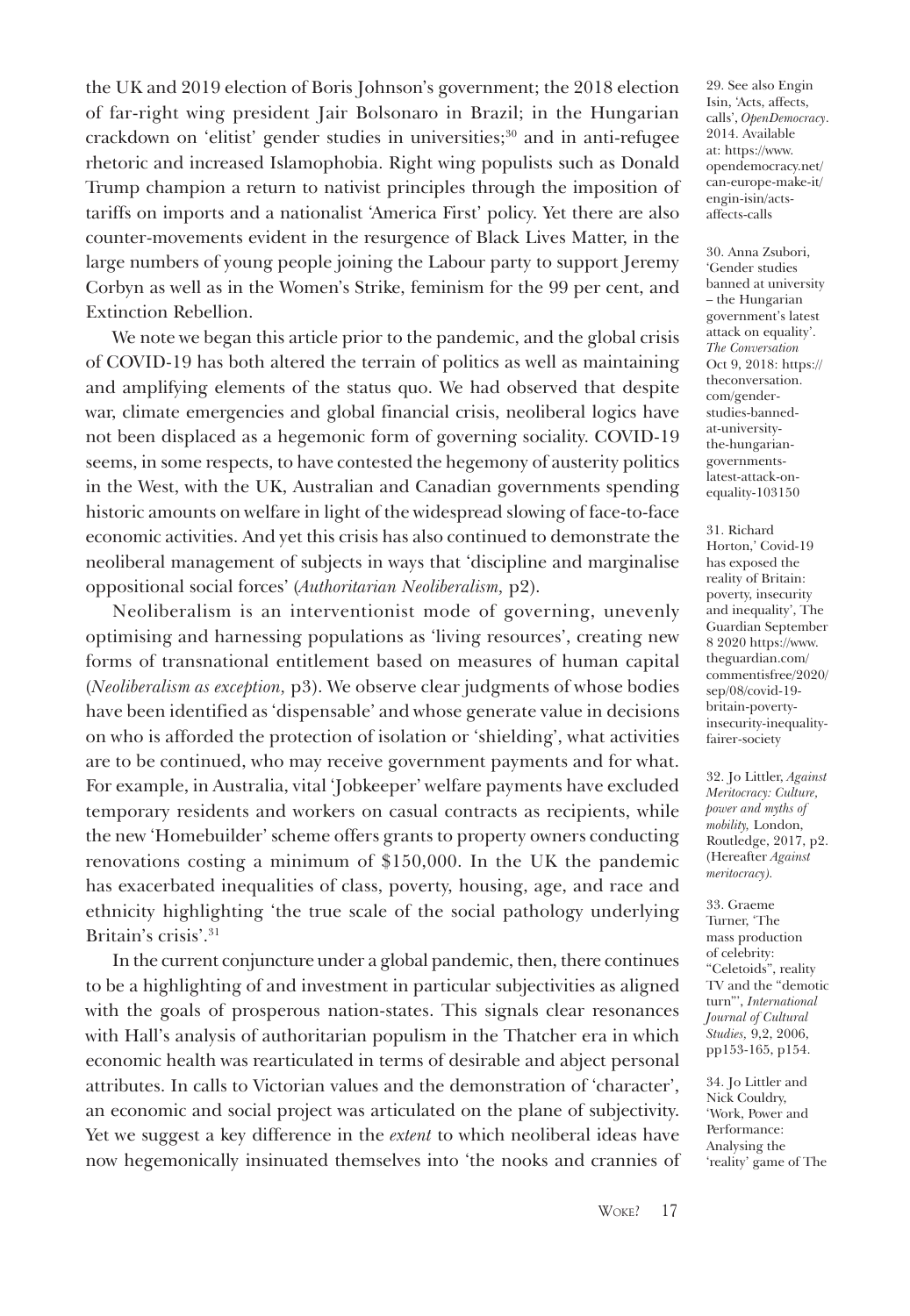Apprentice', *Cultural Sociology*, 5, 2, 2011, pp 263-279; Laurie Ouellette, *Lifestyle TV*, New York, Routledge, 2016; Laurie Ouellette and James Hay, 'Makeover television, governmentality and the good citizen', *Continuum*, 22, 4, 2008, pp471-484.

35. Nikolas Rose 'Governing "Advanced" Liberal Democracies', in A. Barry, T. Osbourne and N. Rose, *Foucault and Political Reason: Liberalism, Neo-Liberalism and Rationalities of Government*, Chicago, University of Chicago Press, 1996, pp37-64, p45. (Hereafter *Governing'Advanced' Liberal Democracies)*.

36. Stuart Hall, Doreen Massey, Michael Rustin, 'After neoliberalism: analysing the present', in S. Hall, D. Massey and M. Rustin, *After neoliberalism: the Kilburn manifesto*, London, Lawrence and Wishart, 2013, pp3-19, p16.

37. Lois McNay Self as enterprise: Dilemmas of control and resistance in Foucault's The Birth of Biopolitics. *Theory, Culture & Society*, 26, 6, 2009, pp55-77.

38. Wendy Brown, *Undoing the Demos: Neoliberalism's Stealth Revolution*, London, Zone Books, 2015.

39. Sarah Banet-Weiser, '"Confidence you can carry!": girls in crisis and the market for girls' empowerment organisations',

everyday life'32 such that it informs a reconfiguration of notions of personal responsibility, relational and social obligation, and conceptions of the futurity along lines that are not just radically individualising but also psychologising. An important body of work of research in media and cultural studies has contributed to this understanding of neoliberalism, showing how it is located in attempts to remodel and makeover entrepreneurial and self-motivating modes of subjectivity as 'the new normal'. As Turner notes, the construction of identities is now one of 'the *primary* spheres of activity' of media culture.<sup>33</sup> Many media have been involved in this construction of the individual as a responsibilised subject invested in self-transformation; these include self-help, reality game shows, makeover television and many other genres .34 Nikolas Rose argues that lifestyle media shapes neoliberal citizens 'who do not need to be governed by others, but will govern themselves, master themselves, care for themselves'.35 In turn, Hall, Massey and Rustin note the importance of particular media forms in maintaining neoliberal hegemony:

…consumer and celebrity cultures, the drive for instant gratification, the fantasies of success, the fetishisation of technology, the triumph of 'life-style' over substance, the endless refashioning of the 'self ', the commercialisation of 'identity' and the utopias of self-sufficiency. These 'soft' forms of power are as effective in changing social attitudes as are 'hard' forms of power such as legislation to restrict strikes.<sup>36</sup>

A different but complementary research tradition helps us think about neoliberalism's operation at a psychological level – what Lois McNay refers to as the 'economisation of subjectivity'37 and Wendy Brown calls neoliberalism's 'stealth revolution'38 designed to remake the subject. This stress on the psychological has also been developed in recent work on the 'confidence cult' or self-esteem industry. A number of authors – including ourselves - have pointed to the vast proliferation of contemporary injunctions to women to develop self-esteem, self-confidence and body love.39 Advertising, workplaces, global international development programmes, magazines and self-help apps are just some of the sites which enjoin women to 'lean in', 'fake it til you make it', adopt confident 'power poses', and believe that 'confidence is the new sexy' – underscored by the idea that it is lack of self-belief rather than the structural inequalities of neoliberal capitalism that holds women back.

What this work highlights is that neoliberalism increasingly operates through a *psychological register*. However, while others have stressed the *rational* and *calculating* nature of neoliberal subjectivity, we want to add a different dimension: an interest in the affective life of neoliberalism. This encompasses the qualities and dispositions required to thrive in the current moment – what Anna Bull and Kim Allen call the 'turn to character'<sup>40</sup> in which confidence, resilience and creativity are promoted. Christina Scharff 's research on 'entrepreneurial subjectivity' *(Psychic Life of Neoliberalism*) offers one of the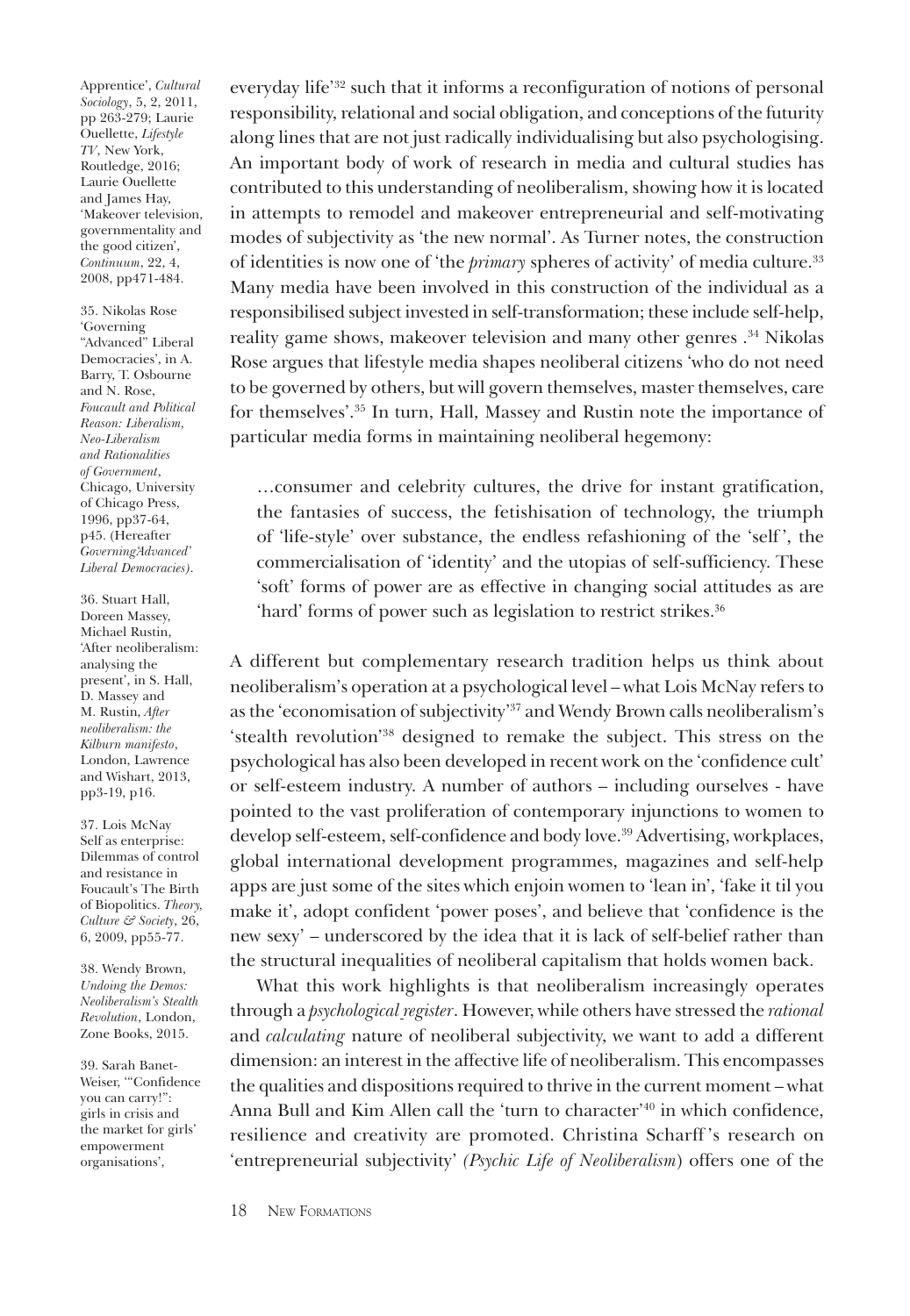first attempts to explore the neoliberalisation of subjectivity empirically among young women rather than through textual analysis. Interviewing female creative workers, she notes the way in which a neoliberal sensibility or what we might call a mind/body/feeling set had been internalised. Thus her participants frequently spoke of themselves as a business to be worked on and managed; constantly worked to optimise their bodies, psychic dispositions and skills; embraced risk and minimised or repudiated injuries; and expressed the belief that they had to stay 'positive' whatever happened. These attitudes, practices and dispositions were so widely shared across her cohort of sixtyfour musicians that it almost appears to us that they had read a manual on 'How to be a good neoliberal subject'- one that foregrounded not just what to *do*, but also how to *feel*.

This psychosocial dimension of neoliberalism, while operating at the micro-level of subjectivity, reveals certain recurring, structured patterns. A focus upon 'positive mental attitude' is increasingly central to contemporary culture. Indeed, as Barbara Ehrenreich has argued 'positive thinking… has made itself useful as an apology for the crueller aspects of the market economy'.41 In turn, Jo Littler shows how meritocracy as a key undergirding of neoliberalism works not simply through beliefs or practices but also 'meritocratic feeling' (*Against Meritocracy*). We have used Arlie Hochschild's work to posit the existence of 'neoliberal feeling rules'42 that require continual self-interrogation and the cultivation of positivity, and 'relatability'43 as the self is increasingly connected to others through the stringent self-presentation requirements of digital culture. There is a growing body of work that explores the wider entanglement between neoliberal capitalism and feelings that Eva Illouz has dubbed 'emotional capitalism'.<sup>44</sup> Others have discussed the way that a 'psy complex', 'state of esteem',45 'happiness industry'46 or 'wellness syndrome'47 and 'McMindfulness'<sup>48</sup> are implicated in contemporary neoliberalism. More recently, in pandemic conditions, feelings of positivity and togetherness have been mobilised in care-washing, in sentimental expressions of 'gratitude' for keyworkers whose pay and conditions have been systematically undermined by the very politicians now 'celebrating' them<sup>49</sup> and in catchcries of 'we're all in this together'. Like Francesca Sobande we question how this notional togetherness works to invisibilise the highly unequal and varied effects of the pandemic under neoliberal conditions. As she argues: 'there is still a glaring dearth of meaningful analysis of how issues regarding racism, anti-Blackness, classism, ableism, ageism and other intersecting forms of structural oppression significantly shape the different risks that people are dealing with right now, and the likelihood of them receiving adequate and life-saving support and care'.50

Building on all this work, we posit that the current terrain of struggle is framed by changed affective dynamics that are differentially addressed and exercised, in a world structured by contradictory capitalist demands *Continuum*, 29, 2, (2015), pp182–193; Laura Favaro, '"Just be confident girls!": Confidence chic as neoliberal governmentality', in Ana Elias, Rosalind Gill, and Christina Scharff (eds.), *Aesthetic labour: Rethinking beauty politics in neoliberalism*, London, Palgrave Macmillan, 2017, pp 283–299.

40. Anna Bull and Kim Allen, 'Introduction: Sociological Interrogations of the Turn to Character', *Sociological Research Online,* 23, 2, 2018, pp392-398

41. Barbara Ehrenreich, *Smile or Die: How Positive Thinking Fooled America and the World*. New York & London, Granta, 2010.

42. Akane Kanai, 'On not taking the self seriously: resilience, relatability and humour in young women's Tumblr blogs', *European Journal of Cultural Studies*. 22, 1, 2019, pp60-77.

43. Akane Kanai, *Gender and relatability in digital culture: Managing affect, intimacy and value*. Basingstoke: Palgrave Macmillan, 2019.

44. Eva Illouz, *Cold Intimacies: the Making of Emotional Capitalism*, Cambridge, Polity Press, 2007.

45. Barbara Cruikshank, 'Revolutions within: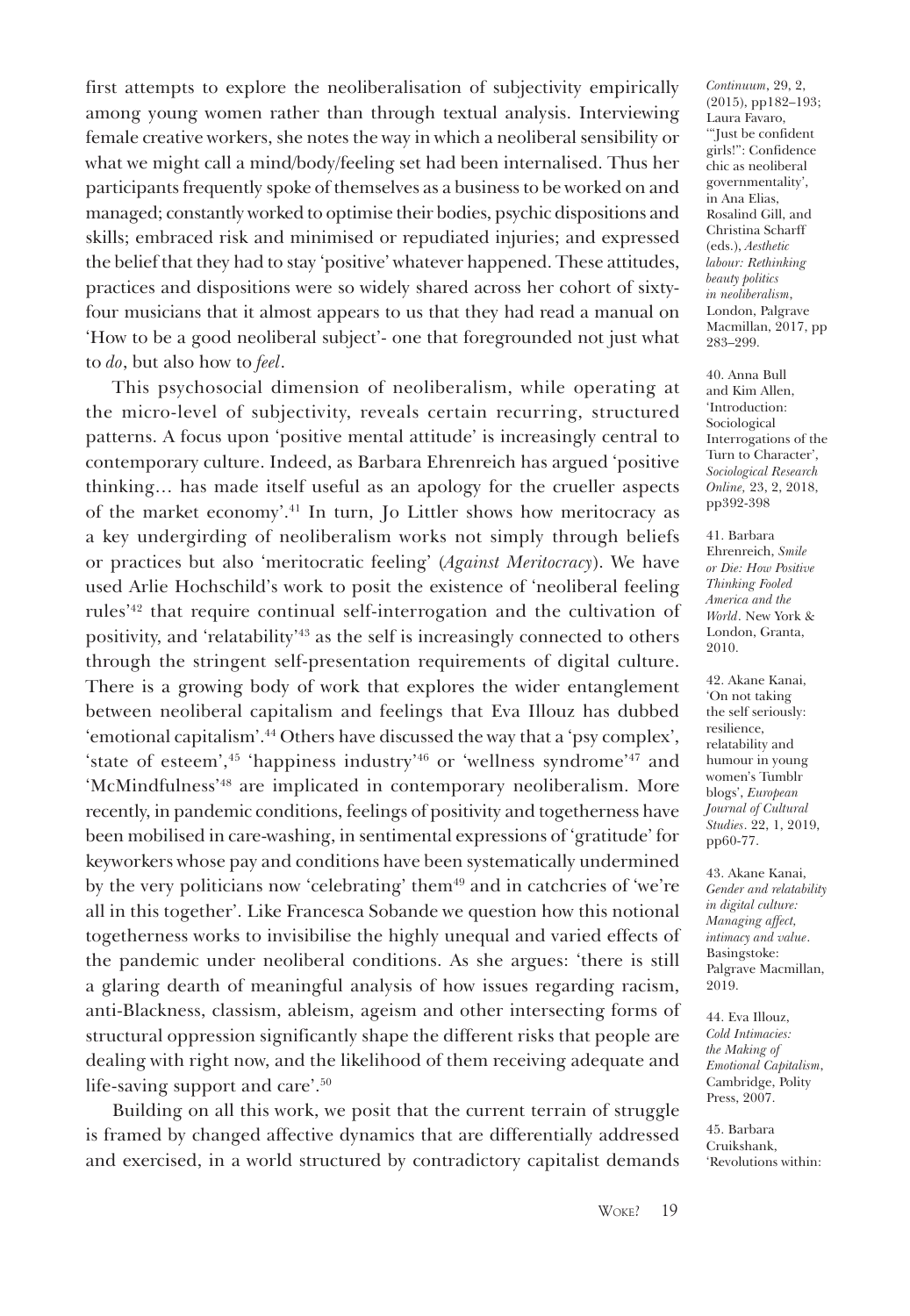self-government and self-esteem', *Economy and society,* 22, 3, 1993, pp327-344.

46. William Davies, *The happiness industry: How the government and big business sold us well-being*, London, Verso, 2015.

47. Carl Cederström and Andre Spicer, *The Wellness Syndrome*, Cambridge, Polity Press, 2015.

48. Ronald Purser, *McMindfulness: How mindfulness became the new capitalist spirituality.* London, Penguin Random House, 2019.

49. Helen Wood & Bev Skeggs, 'Clap for carers? From care gratitude to care justice', *European Journal of Cultural Studies*, 23, 4, 2020, pp641-647.

50. Francesca Sobande, 2020, '"We're all in this together": Commodified notions of connection, care and community in brand responses to COVID-19.' *European Journal of Cultural Studies*  online first. DOI: [10.1177/1367549](https://journals.sagepub.com/doi/10.1177/1367549420932294)  420932294

51. Joseph Heath and Andrew Potter, *The rebel sell: Why the culture can't be jammed,* Chichester, Capstone, 2004.

52. Helen Baehr, 'The "liberated woman' in television drama', *Women's Studies International* 

that leaves few ways of being 'in place' for marginalised and non-normative populations, outside of the market. In the UK, we can note the closure of public libraries, youth clubs, LGBT venues, women's centres and refuges, and the cutting of resources for organisations supporting Black people. Yet at the same time across particular media and consumer culture that we see the increase of 'feel good', positive and affirmative discourses in which the injunction to invest in the self is addressed to historically marginalised and non-normative people more broadly (*Mediating Neoliberal Capitalism*). It is to this we turn next, in our third substantive section on woke capitalism as an affective structuring force.

# UNDERSTANDING WOKE ADVERTISING: HISTORICAL ERASURE, INDIVIDUALISATION AND CAPITALIST VISIBILITY

There are many critical terms for considering the 'rebel sell',<sup>51</sup> numerous examples of which we noted at the beginning of this article. The notion of 'incorporation' was important at an earlier moment (in the 1980s).<sup>52</sup> Like that of 'recuperation' it was a means of describing how the ideas of radical social movements are taken up but emptied of their political force and tied back to normative notions. Myra MacDonald critiqued these ideas for their implication that meanings can be fixed once and for all.<sup>53</sup> 'Commodification' came to the fore in the 1990s as a critical term for engaging with similar processes. Robert Goldman discussed a variety of ways in which advertisers selectively used feminism to engage with women who were fed up with ultrathin models, perfect beauty and constantly with being told how to improve. The resultant 'commodity feminism' took a wide variety of forms ranging from claiming that brands shared feminist anger, using feminist slogans, or attempting to create a suture between normative femininity and radical feminist politics. More recently, Sarah Banet-Weiser and Roopali Mukherjee have developed the term 'commodity activism' to capture a nexus of issues connected to the way 'corporate relationships with social and political causes… proliferated rather than dwindled under the aegis of neoliberal capital' and alongside this 'social causes reoriented themselves to assimilate rather than oppose the logics of profits and capitalist gain' (*Commodity Activism,* p10).

A differently inflected line of critique is found in the notion of 'cultural appropriation' in the instrumentalisation, decontextualisation and recodification of minority culture as an object for consumption.<sup>54</sup> Saidiya Hartman's extraordinary essay 'The Plot of Her Undoing' captures this as follows:

The plot of her undoing begins when they expel her from the city, when they make black radical Brooklyn an exhibit in the Museum of Natural History, when all the members of the funk band are white boys, when the faux soul food kitchen in Bushwick serves sriracha and shakshuka,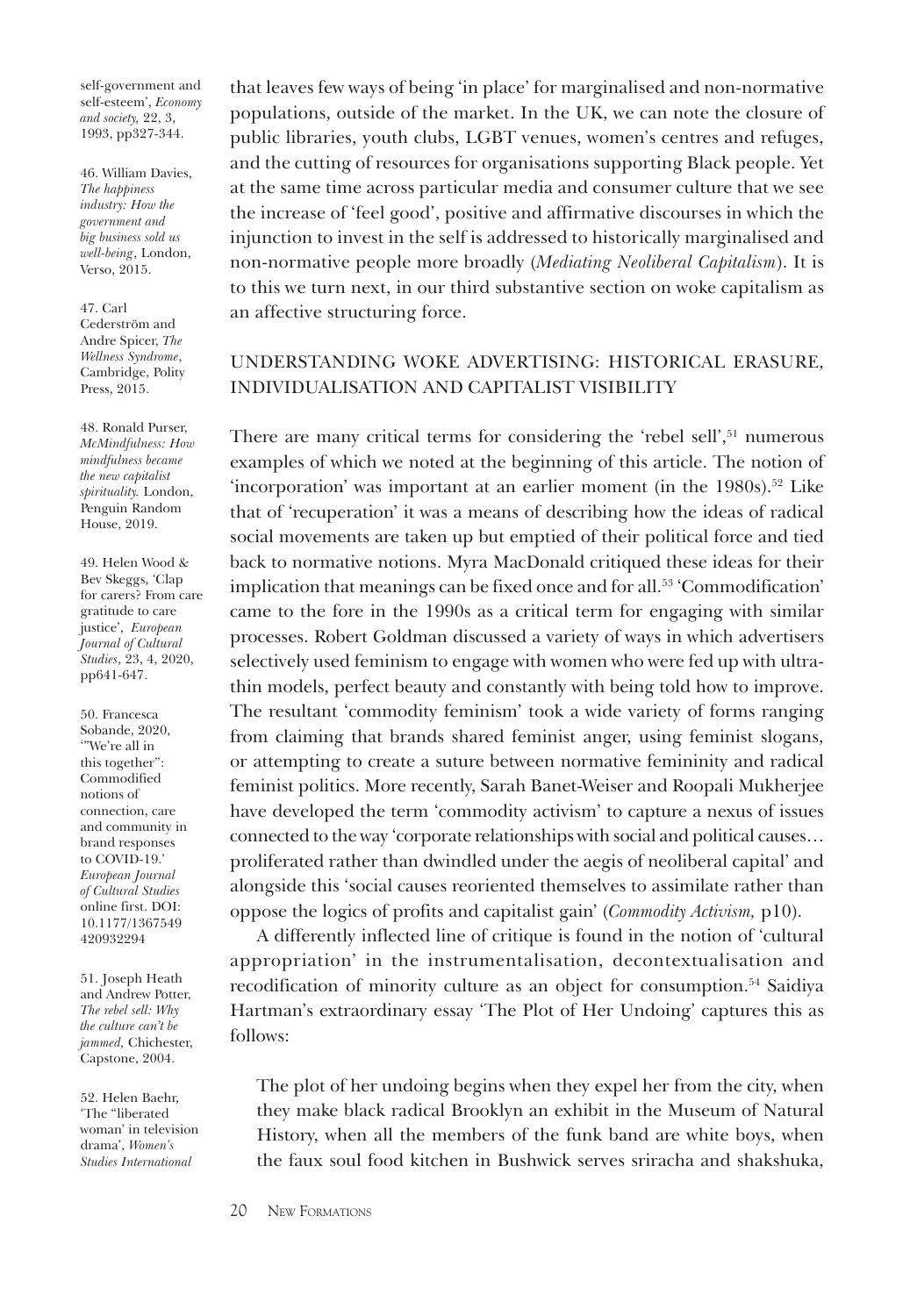when someone spray paints tattarattat on a wall in South Jamaica. When they clear the renewed city of all signs of her and the people she loves, it begins.<sup>55</sup>

In one high profile corporate example in 2017, Pepsi was forced to pull an advert accused of trivialising the Black Lives Matter movement.<sup>56</sup> In the Pepsi advert a fake demonstration is depicted in which a crowd of young, attractive people is shown, smiling, hugging and exchanging 'high fives' while holding placards with starkly apolitical messages such as 'join the conversation'. The climax comes when model Kendall Jenner hands a can of Pepsi to a police officer, generating roars of approval from the crowd and an appreciative smile from the officer. As well as misrepresenting the seriousness of the protest and the level of danger faced by Black activists, the scene featuring Jenner was accused of directly appropriating a widely circulated image of Iesha Evans, a woman of colour who stood firm while being charged by riot police during a protest in Baton Rouge – a protest, it should be noted, which was itself against racism and police brutality.

In assessing such campaigns we follow Banet-Weiser & Mukherjee in regarding them neither as 'a clever hoax' and nor as cause for celebration (*Commodity Activism,* p13). Commodity activism or woke capitalism does not merely *reflect* values; rather, it produces a particular imaginary through the *disarticulation and rearticulation* of social struggle and emancipatory utopias. Importantly, woke capitalism does not emerge primarily to intervene in patterns of social oppression, but puts to work certain affects, associations, and forms of subjectivity in reconstructing and reconfiguring social imaginaries in which neoliberalism still 'makes sense'. For example, in relation to the ASOS branding referred to above the very emphasis upon 'equality' 'unity' and gratitude serves to deliberately mystify and obscure the conditions and relations of production, just as Marx argued. It is notable that, ASOS' branding of itself as a progressive organisation was developed at precisely the same time that it stands accused of mistreating its workers with humiliating body searches, the use of security guards in the bathrooms, and punishing 'flexi shifts'.57 Likewise as Jilly Kay and Helen Wood note, fast fashion brand Boohoo's supposedly inspiring messages of hope and togetherness during the pandemic were revealed in mid-2020 to have been produced in dehumanising sweatshops, with workers paid a fraction of the legal minimum wage.<sup>58</sup>

Second, we suggest that such forms of 'affirmative advertising' operate through an *aestheticisation of difference*. Discussing an earlier iteration of corporate wokeness, Henry Giroux highlights the way that the famous Benetton adverts directed by Toscani, served to present difference only in order to contain it or harness it. In this way 'racial unity' or 'queer family' are presented in aesthetic terms that disavow histories and realities of oppression.59 What we see in woke advertising is an attempt to strategically deploy images of minoritised groups (people of colour, people with disabilities, Muslims,

*Quarterly*, 3, 1, 1980, pp29-39.

53. Myra Macdonald, *Representing women myths of femininity in the popular media.* London, Bloomsbury, 1995.

54. See, Sandrina de Finney, 'Playing Indian and other settler stories: disrupting Western narratives of indigenous girlhood', *Continuum*, 29, 2, 2015, pp169-181.

55. https:// [feministartcoalition.](https://feministartcoalition.org/essays-list/saidiya-hartman) org/essays-list/ saidiya-hartman

56. See also Sobande, 'Wokewashing?' for an analysis of the Pepsi advertisement.

57. See, Naila Kabeer, *The power to choose: Bangladeshi women and labour supply decision-making in London and Dhaka,*  Verso, New York, 2005.

58. Jilly Boyce Kay & Helen Wood, 'Culture and commoning in a time of coronavirus: Introduction to a Cultural Commons special section on COVID-19', *European Journal of Cultural Studies*, 23, 4, 2020, pp630-634.

59. Henry Giroux, 'Beyond Biopolitics of Disposability: Rethinking Neoliberalism in the New Gilded Age', *Social Identities*, 14, 5, 2008, pp587-620.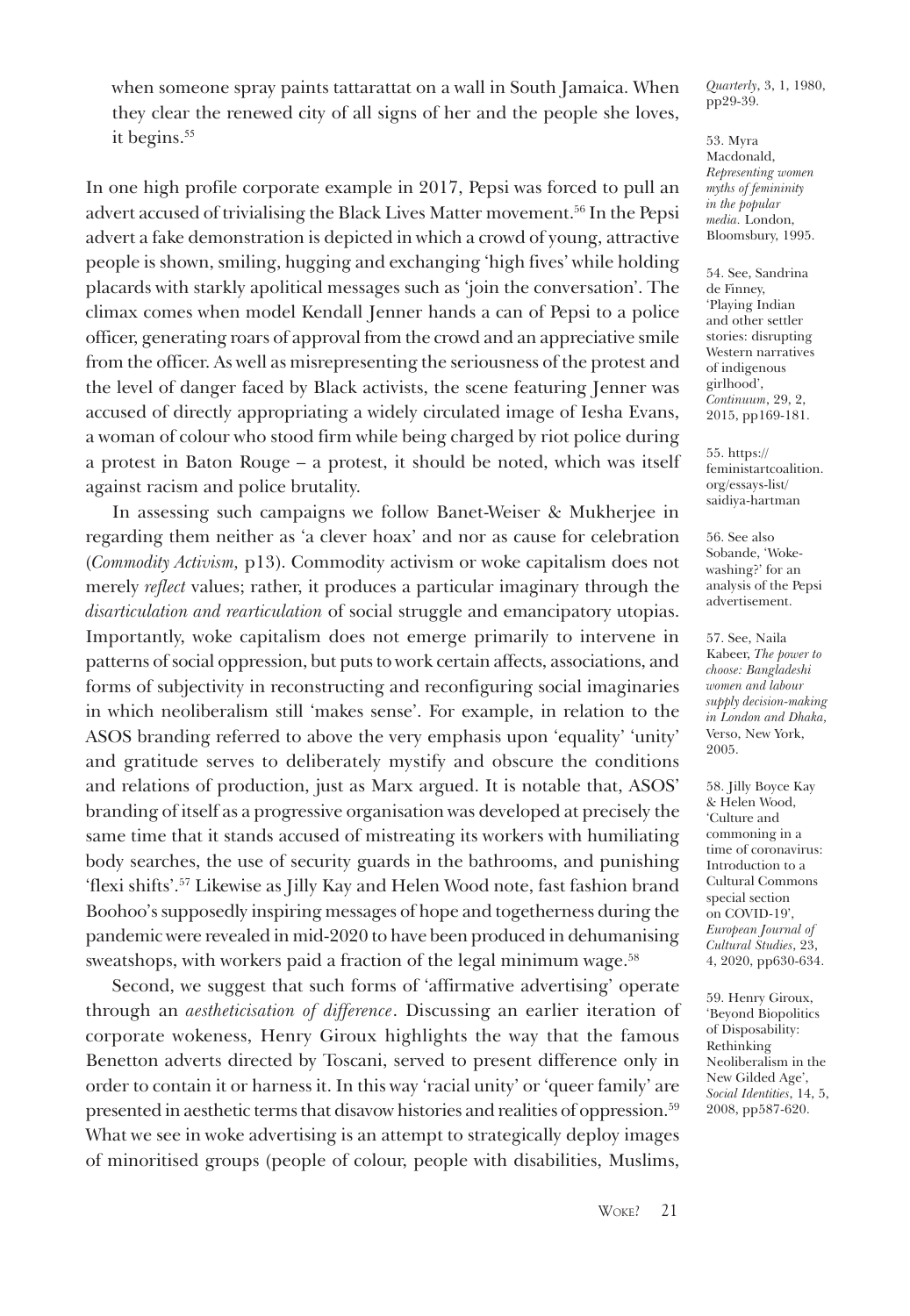60. Paul Gilroy, '"... We Got to Get Over Before We Go Under..." Fragments for a History of Black Vernacular Neoliberalism', *New Formations,* 80-81, 2013, pp23-38; David T Goldberg, 'Neoliberalizing race'. *Macalester Civic Forum* 1,1, 2009, p14; Roopali Mukherjee, 'Antiracism limited: A pre-history of post-race', *Cultural Studies*, 30, 1, 2016, pp47-77.

61. Anandi Ramamurthy and Kalpana Wilson, '"Come and Join the Freedom Lovers!": Racism, appropriation and resistance in advertising,' in D. Hund, M. Pickering, and A. Ramamurthy (eds.) *Commodity Racism and Colonial Advertising*, Berlin, Lit Verlag, 2013.

62. Alison Hearn, '"Meat, Mask, Burden": Probing the contours of the branded self '. *Journal of Consumer Culture*, 8, 2, 2008, pp197-21

63. Rosalind Gill and Akane Kanai, 'Affirmative advertising and the mediated feeling rules of neoliberalism' in M. Meyers (ed), *Neoliberalism and the Media*, Routledge, New York, 2019, pp131-146. (Hereafter *Affirmative Advertising*)*.*

64. Alison Kafer, *Feminist, queer, crip*, Bloomington, Indiana University Press, 2013.

queer people) in commercial culture to 'take diversity into account' only to empty any particular differences of their meaning and social significance. In this sense woke advertising is emblematic of postrace, postfeminism and postqueer discourses<sup>60</sup>. As Anandi Ramamurthy and Kalpana Wilson<sup>61</sup> have argued, this is both a way of responding to activisms and social justice movements around race (and also class, sexuality and disability) while at the same time it represents an upgrading of global capitalism in neoliberal forms. In this context there is no 'outside' to neoliberal capitalism, and everything – including the self – is brandable and capitalisable.<sup>62</sup> Capital has fallen in love with feel good rebellion as something that can create yet more value, add new markets, and construct cultural frameworks that recast marginalisation within a trajectory of 'aspiration' and novelty.

A third means by which this is affected is through the systematic reformulation of social injustice in individual terms. We have previously argued, for example, that seemingly positive 'Love your Body' advertising enjoins women to take on further work and responsibility for their own self-esteem, locating doubts and insecurities as individual issues rather than the product of a cultural context that systematically devalues women's perceptions, decisions and ideas.63 While such affirmations may appear encouraging in imputing agency in the face of structural inequality, we agree with the assessment of scholars such as Alison Kafer who illustrate its deeply depoliticising and regressive effects, dubbing such representational practices in respect of people with disabilities: 'billboard liberation'.64 Kafer analyses such individualising dynamics in advertisements run by the US-based privately funded not-for-profit 'Foundation for a Better Life'. In its promotion of the purportedly apolitical notion of a 'better life', the FBL is highly active in advocating for 'personal responsibility and character development', using its website, billboard adverts, and bus shelter posters. Featuring celebrities who have overcome the 'limits of mind and body', Christopher Reeve is cast as 'superhuman'. Similarly,

Michael J. Fox, depicted in black-and-white with his face partly in shadow, models *optimism* ('Determined to outfox Parkinson's'); Whoopi Goldberg, pictured with lowered head, furrowed brow, and her eyes looking up at the camera through her dreadlocks, 'Overcaem [sic] dyslexia' through *hard work*... Helen Keller, depicted as a young girl reading Braille and wearing an abundantly frilly dress, is praised for her foresight because she 'could only see possibilities' (p88).

In short, disability is narrativised as an *individual obstacle* to overcome through character strengths such personal accountability, determination, and resilience. We suggest such advertising and similar corporate messaging culture that promise 'overcoming', 'empowerment', 'self-belief ' and defiance of social messages tend to hollow out the significance of such rebellion. One's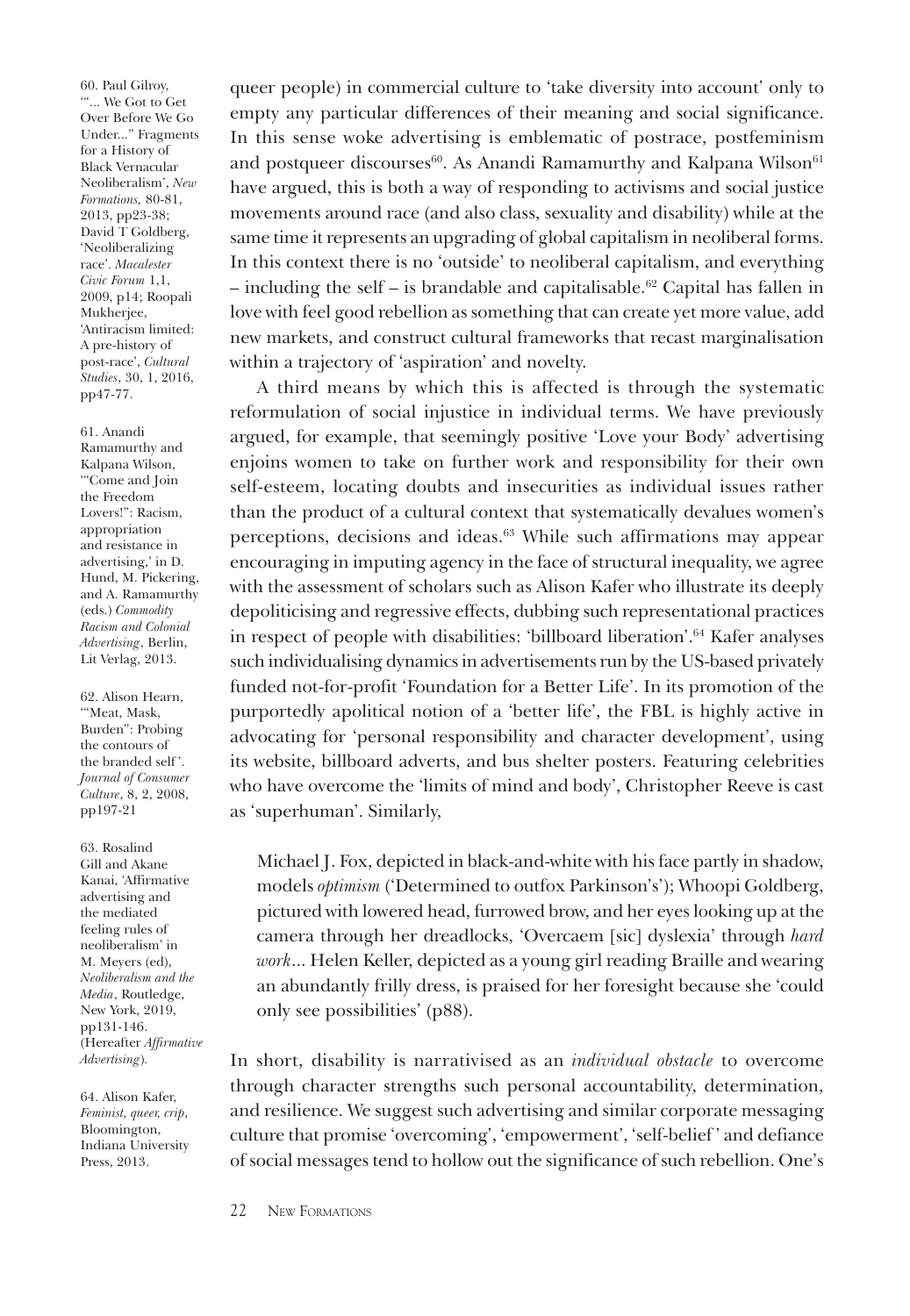position as marginalised, excluded and highly surveilled subject is translated as a *personal* injury, thus making racial, gendered and sexualised oppression a matter of individual responsibility and attitudinal orientation.

Fourth, these highly visual forms of affective rebellion in corporate imagery represent inequality purely within the frames of capitalist 'visibility/ invisibility'. Too often, the display of visible differences within affirmative advertising are framed as doing good, *in and of themselves*. We note, for example, the recent assurances of the #AllWorthIt L'Oréal campaign (*Affirmative Advertising*, p???). Moving notionally from the individual affirmation of 'Because you're worth it', the campaign features a range of physically diverse and beautifully groomed bodies that signal a momentary departure from the bodily demographic of L'Oreal's usual brand ambassadors. Repeating the refrain 'I'm worth it', 'you're worth it', 'we're all worth it', L'Oréal is cast by these #AllWorthIt ambassadors as a champion for inclusivity and diversity because 'what makes us different is what makes us beautiful', and in turn, the confidence of feeling beautiful enables the accomplishment of 'almost *anything'*. In this move to 'inclusion', political and historical differences of race, class, disability and religion are emptied of their pressing social significance in a generalised injunction to self-confidence.

#AllWorthIt is notable not simply for the kinds of political erasures that we have discussed above, but for its exemplification of the notion that visibility equates to politics, and thus, that media and corporate brands act benignly to 'do good' by making visible certain previously marginalised bodies. This liberal view, informed by the assumption that capitalism is essentially neutral, if not progressive, is widely taken to be common-sense. But these new branded and brandable visibilities are complicated. The point is not that visibility is unimportant. On the contrary it is profoundly important. Demands for visibility and representation are and have been central to almost all social justice movements. Today that has a new significance when the secret corporate algorithms of media giants like YouTube or Instagram quite literally erase or invisibilise certain bodies while promoting and rendering hypervisible others – see for example campaigns such as #IWantToSeeNyome and #DontDeleteMyBody. What requires scrutiny in relation to corporate wokeness, however, are the *conditions* under which and ways in which historically marginalised bodies are accorded visibility. Too often, as Sarah Banet-Weiser argues in relation to popular feminism, economies of visibility 'fundamentally shift politics of visibility so that visibility becomes the end rather than a means to an end'; in short 'the [Feminist] T-shirt *is* the politics' (*Empowered*, p23).65 Invisibility, in the failure to be visually represented by brands and included in this imagery, is framed as one of the primary wrongs of consumer citizenship, thus reinstating the importance of capitalist attention economies and the 'leadership' of brands. Thus, in a cyclical motion, woke capitalism reinforces its own claims to authority, positioning brands as leading movements for progress.

65. Sarah Banet-Weiser, *Empowered: Popular feminism and popular misogyny*, Durham, NC, Duke University Press, 2018. (Hereafter *Empowered*).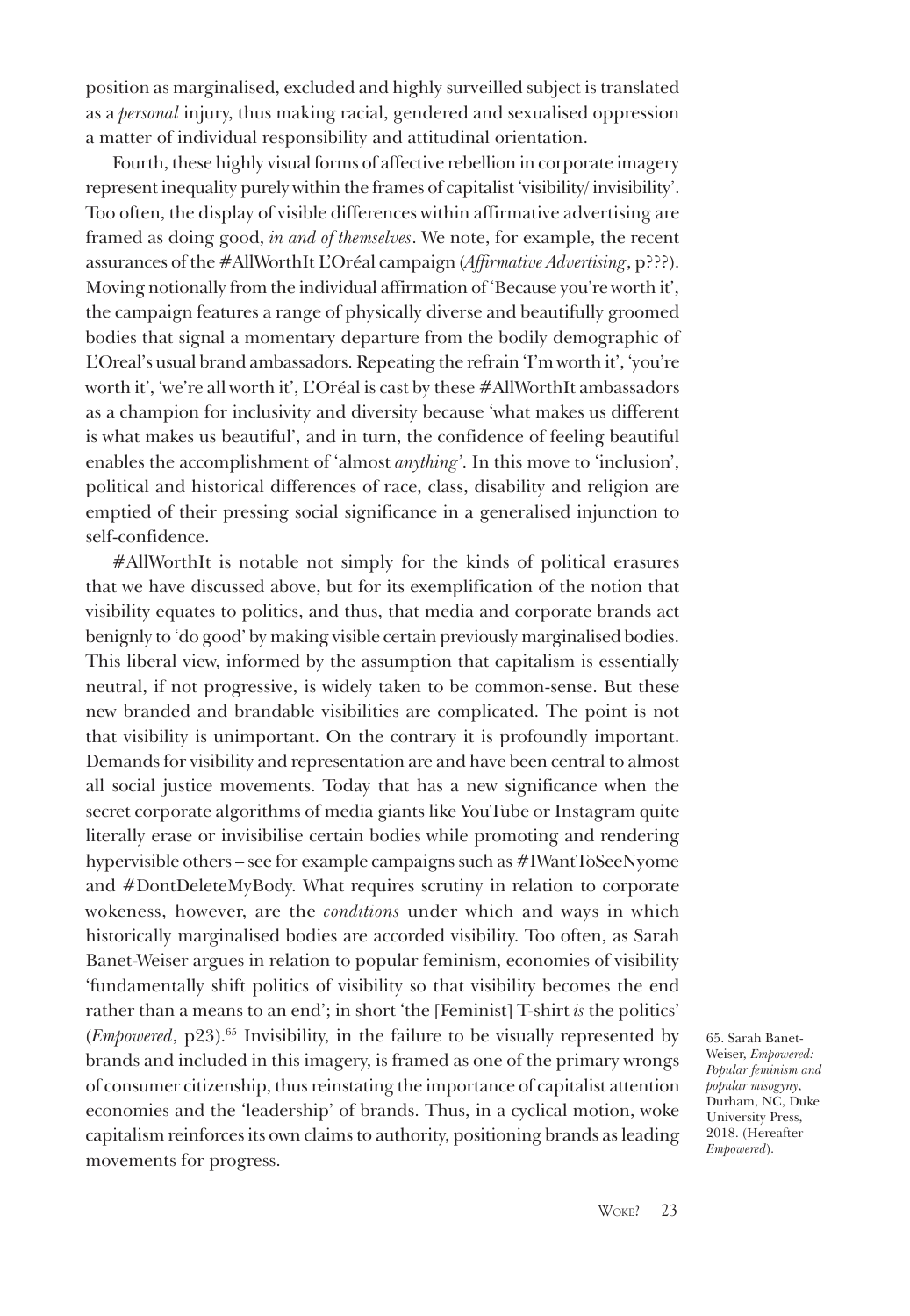# BETWEEN ADDING VALUE AND GOING TOO FAR: NON-DOMINANT PEOPLE AS SUBJECTS OF WOKE CAPITALISM

We have argued thus far that woke capitalism exploits the historical politicisation of identity, re-affirming the centrality of capital and reincorporating movements of resistance, without dismantling the hierarchies to which they refer. It mobilises identity politics for the generation of profit. However, understanding affect to be a social phenomenon and interlaced within patterns of power, we seek to explore some final questions: with the increasing visual representation and mediated 'inclusion' of 'nondominant' people within woke capitalism, what are the impacts on these now notionally valued bodies? 66 In some cases, we may observe unexpected new winners and important cultural movements in the space opened up through woke capitalism. For example, Edward Enniful, the new Black British editor-inchief of Vogue, has been lauded for a new agenda highlighting the work of activists spanning Black transgender media personality Janet Mock, to British-Pakistani actor Riz Ahmed. In the lifestyle and beauty space, popstar Rihanna's cosmetics and lingerie crossover brand FentyxSavage has sought to centre the agency of bodies usually considered 'add-ons' in campaigns such as L'Oréal's #AllWorthIt campaign discussed above. During the pandemic, Rihanna launched the second season of FentyxSavage in a high-profile choreographed fashion show on Amazon Prime. Beyoncé's 2020 visual album 'Black is King' combined high fashion with a programme of highlighting African artists and a 'love letter' to African diaspora in tracks such as 'Brown skinned girls' and 'Find your way back'.

This is a complex terrain. We note that any form of popular culture is subject to possible critique, with, for example, Beyoncé's album notably questioned for its image of Africa that seemed to centre African-Americans, rather than Africans living on the African continent – to say nothing of the politics of Amazon in relation to FentyxSavage. Here, in highlighting what we see as significant cultural interventions, what we aim to question is how existing stratifications of cultural contexts may direct affective energies and impacts. We suggest that as nondominant people are increasingly featured through a lens of 'inspiration' and 'excellence' in starkly unequal conditions, woke capitalism affords increasingly little space for marginalised people to do anything apart from continuously 'explode expectations' in an uplifting way. Nondominant people are recast as visible, neoliberal subjects of *potential* value, their historical experiences of oppression intertwined with an associated generalised sense of positivity, possibility, belief in capitalist futurity, and commitment to self-work. While requiring further intensification of feeling rules that require confidence, 'leaning in', 'hustling', merging associations of diversity with capitalist aims, these now luminous subjects of woke capitalism are mobilised to *add value* to the *affective plausibility* of the new neoliberal meritocracy. They are offered as brand ambassadors not simply for particular

66. We follow Lauren Berlant in using this term to suggest its affective sense of being part of a historical minority, although we acknowledge that minorities are not necessarily 'unified' or homogenous. Lauren Berlant, *The female complaint: the unfinished business of sentimentality in American culture,* Durham, Duke University Press, 2008.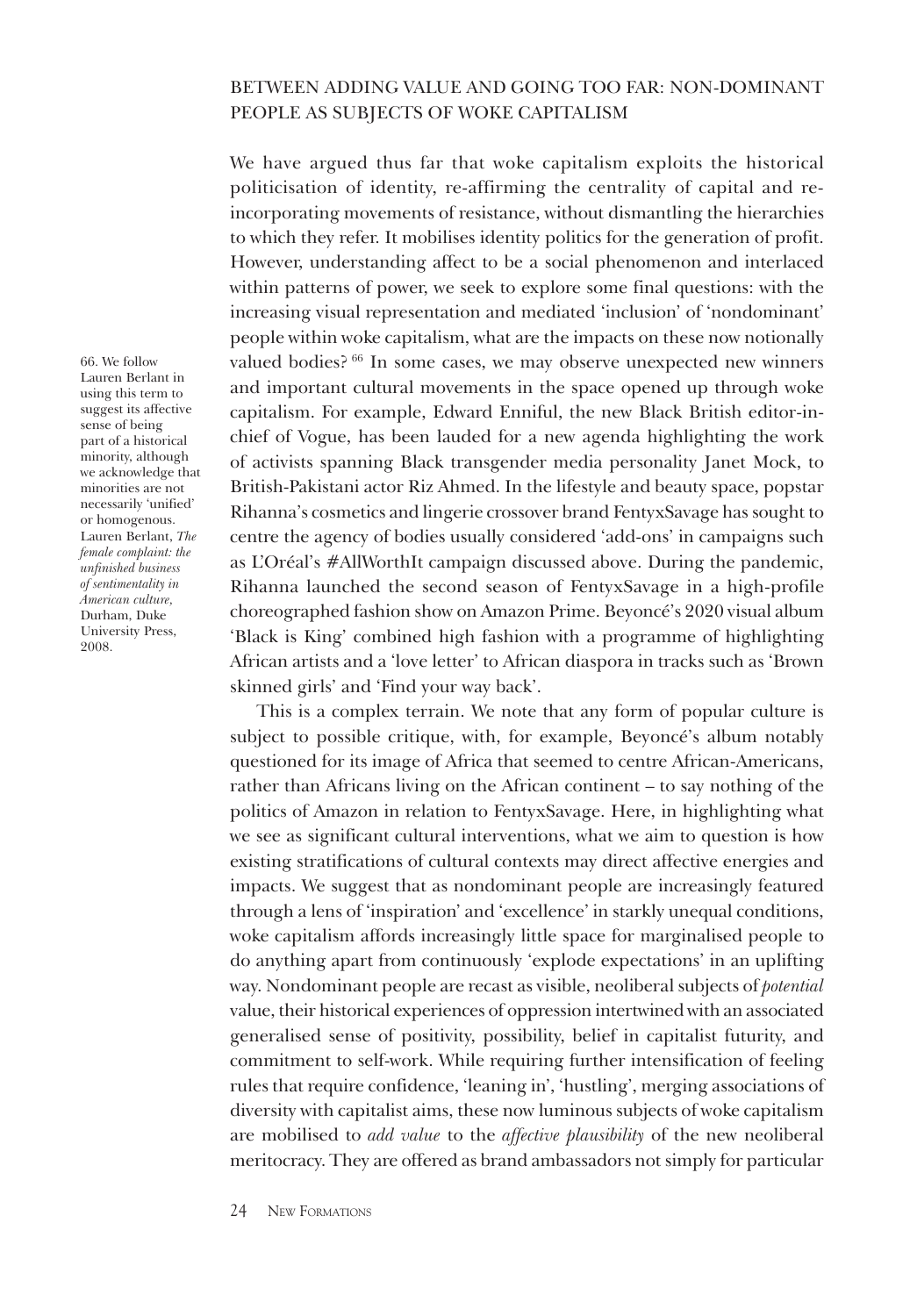corporates but for capitalism itself.

We suggest that as nondominant people and non-normative people become more notionally valued in the corporate media-scape, the increased work of happiness becomes ever more crucial but unevenly distributed and rewarded. That is, they must generate positivity and gratitude *for others* as a condition of acceptance. Sara Ahmed observes that it is important to 'consider how happiness makes the world cohere around, as it were, the right people'.<sup>67</sup> Ahmed points to the way in which contemporary discourses of diversity and inclusion as '"feel good politics"'required the people who are the 'objects' of such policies to enable the good feeling of those who purport to include them – even as simultaneously excluding or undervaluing them, as in the Black influencers paid less by brands than their White counterparts,<sup>68</sup> or examples such as the notorious case of Munro Bergdorf who was fired by L'Oreal for speaking out about racism, but then rehired for their 'diversity board' as Black Lives Matter activism reached a peak following the murder of George Floyd.

Yet, while some marginalised populations are ever more visually represented within circuits of culture, their social status is ever more contested given the unequal affective politics that predicates their inclusion. As forms of 'enlightened' inclusivity have become mainstream in consumer culture through a politics of declaration and visibility, we argue that further feminist and antiracist intervention and critique is required precisely as such movements are seized to make claims that non-dominant people have 'gone too far', a dynamic underpinning the so-called culture wars of the current moment. Sarah Banet-Weiser notes that popular misogyny exploits popular feminism's claims of empowerment and self-belief, seemingly taking such claims on face value but arguing that that women's enhanced capacity directly *injures* men. As such, popular misogyny deploys a language of mourning, injury, loss and anger against the popular feminist vocabulary of empowerment, capacity and productivity. Yet, as Banet-Weiser importantly reminds us:

...while popular feminism instantiates primarily as visibility, popular misogyny is not only expressed in an economy of visibility but is also reified into institutions and structures (*Empowered,* p32).

Banet-Weiser thus observes a curious pattern in this conjuncture whereby the visible emergence of popular feminism, precisely due to its compatibility within certain forms of neoliberal culture aligned to productivity, work and the extraction of value, is opportunistically seized by the right to claim the toppling of the social order.

In reaction to the happy 'inclusive' embrace of woke capitalism in the current conjuncture, we see highly emotional repudiations articulated through the language of retreat and exit. There is a reaction against the feeling rules

67. Sara Ahmed, *The Promise of Happiness,*  Durham, Duke University Press, 2010, p13.

68. Ashley Carman, 'Black influencers are underpaid, and a new Instagram account is proving it'. *The Verge*, 14 July 2020: https:// www.theverge. com/21324116/ instagram[influencer-pay-gap](https://www.theverge.com/21324116/instagram-influencer-pay-gap-account-expose)account-expose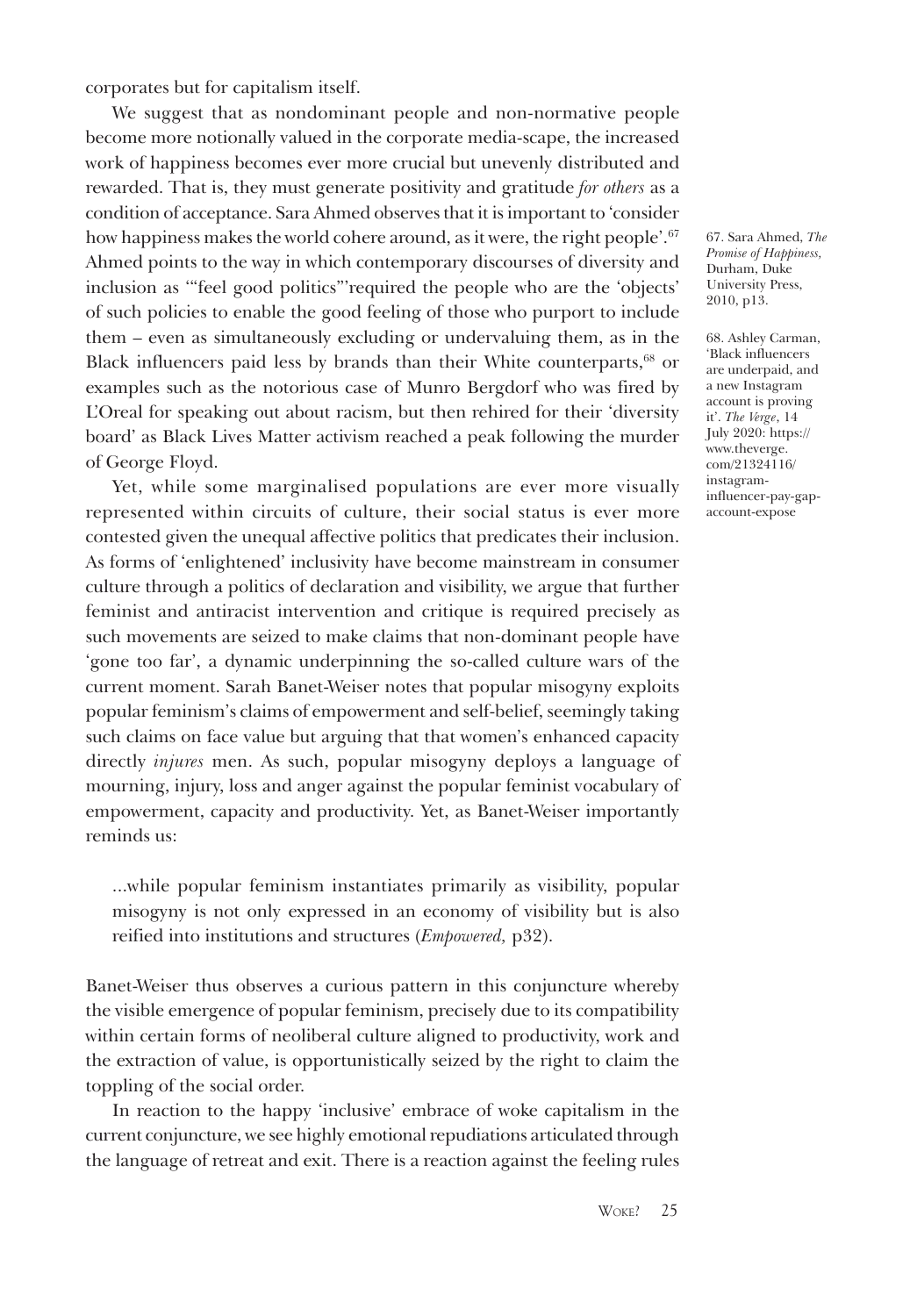69. Angela Nagle, *Kill all normies Online Culture Wars from 4chan and Tumblr to Trump and the Alt-Right*, London, Zero Books, 2017.

70. Sarah Sharma, 'Exit and the extensions of man', *Transmediale online journal,* April, 2017. [https://transmediale.](https://archive.transmediale.de/content/exit-and-the-extensions-of-man) de/content/exit-andthe-extensions-ofman

71. David Zeglen & Neil Ewen, 'National populists: right-wing celebrity politicians in contemporary Europe', *Celebrity Studies*, 11,3, 2020, pp271-286.

of emotional discipline, and self-work, precisely through the reinstatement of distinctly racialised and patriarchal affective expectations regarding the value and freedoms of white masculinity. Such contestation is wide-ranging, seen in the vote to 'leave' the European Union, the rise of the so-called alt-right manifested in the explosion of online racism, sexism and homophobia, <sup>69</sup> and the swell of support in favour of 'Mak[ing] America Great Again'. In these examples, we witness a revolt from the feeling rules normalised by woke capitalism, articulated via what Sharma terms 'sexit',70 the patriarchal desire to leave these encroachments through reinstating hierarchical relations of gender, race and class.

While such articulations have been couched as a contestation of neoliberalism, there is little to indicate any serious interruption of neoliberal logic. The populism of recent political discourse continues, as under Hall's description of authoritarian populism, to pit a certain portion of the population as 'the people' versus a 'corrupt elite', but utilises discourses of ordering competition ('England first') and tools of the market: selective investment combined with withdrawal and neglect to achieve its goals.71 Rather than a significant contestation of neoliberalism itself, such racialised and gendered affects determine what *counts as injustice* under neoliberalism. These positions, of course, are not completely novel, or simply derivative of woke capitalism as a form of cultural hegemony. Yet, it is important to be attentive to the destructive consequences that may arise from the relations of force between an effervescent 'woke capitalism' that superficially adopts marginalised identities as new neoliberal mascots, and the long-held affective attachments of some to the security of an unequal social order. Rather similarly to the authoritarian populism Hall so vividly documented some time ago, there is a cry for discipline and order from below: a desire for further forms of stratification that more unambiguously demarcate white patriarchal dominance. There is a deep investment in a clearly hierarchical gender and race order at a time when nondominant peoples, via the affective regulation and promise of woke capitalism, are blamed for loss but also increasingly *indispensable* to the continued 'commonsense' of neoliberalism.

#### **CONCLUSION**

Some clear patterns arise from the affective-discursive conjunctural analysis we have conducted here. We see the incorporation of movements of resistance within woke capitalism and their re-articulation as personal obstacles and injuries that may be overcome through self-motivation, self-belief, and an affective investment in the self. Crucially, the circulation of this corporate messaging relies on the increased visibility of populations that have been historically marginalised, *without dismantling the oppressions that such branding glibly references*. An affective polarity emerges: one, magnetising those hitherto marginalised bodies that are now positioned as the positive, future-oriented